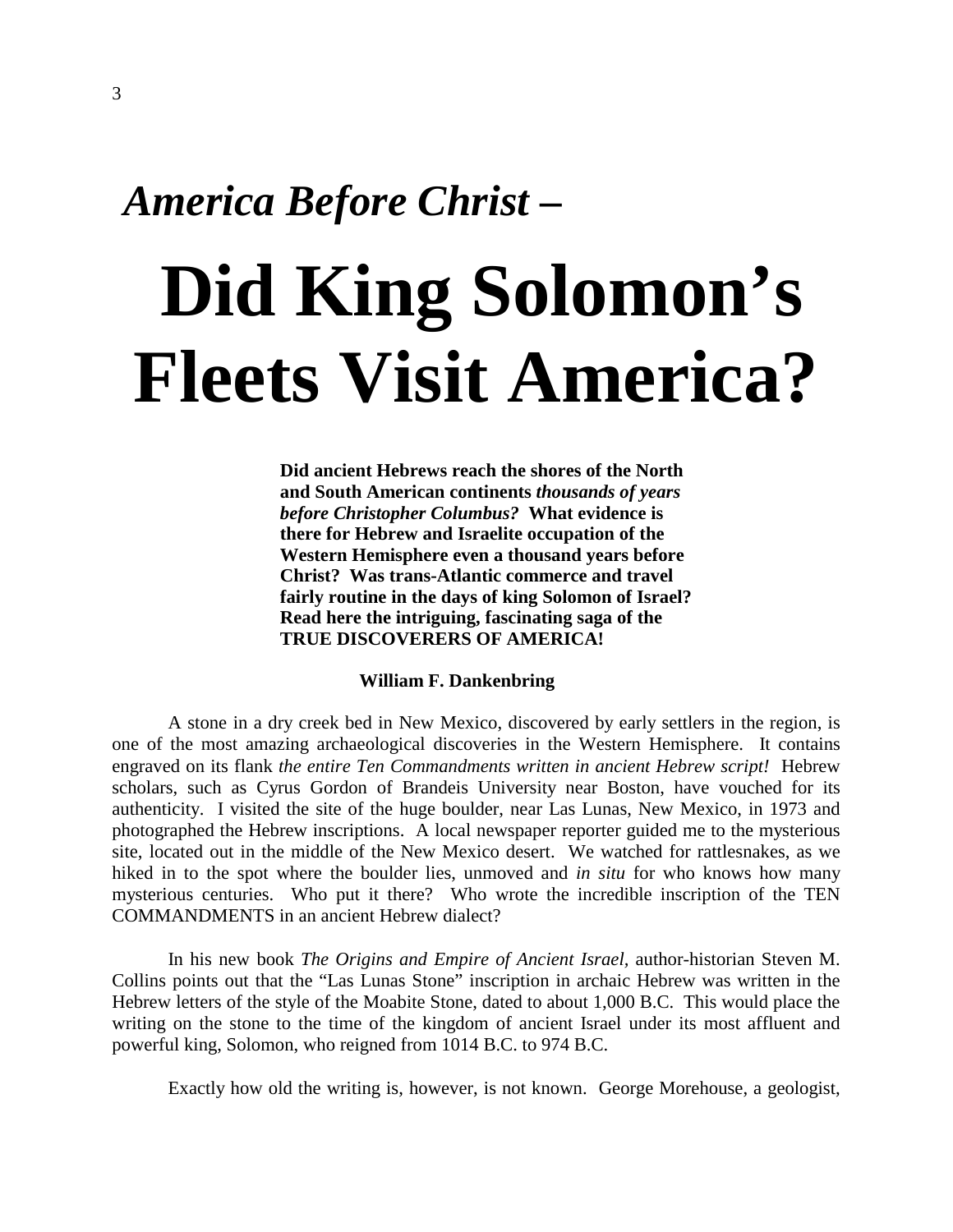studied it and concluded it is between 500 and 2000 years old, based on the weathered patina on the rock. However, the inscriptions have received periodic scrubbings, says Collins, and therefore some of the ancient evidence of weatherization could have been removed in the process. Collins points out that the punctuation in the inscription matches that found in ancient Greek manuscripts of the fourth century. Dr. Barry Fell states that separation points found in the artifact date to as early as 1200 B.C.

#### Says Collins,

 "In view of the above, this Los Lunas inscription pre-dates the arrival of Columbus by at least a thousand years, but it most likely dates to the time of King Solomon for several reasons. The first reason is that the inscription is in the Paleo- Hebrew characters in use from approximately 1200-600 B.C., which includes the reign of King Solomon. A second piece of evidence is what the inscription says! Since it is an inscription of the Ten Commandments given by God to Moses, it was obviously made by Israelites at a time when they worshipped the God of the Bible. Since the Kingdom of Israel quickly degenerated into pagan practices after the reign of Solomon, it argues that this inscription was made during the reign of Solomon when God's laws were the standard for the nation" (Steve Collins, *Origins and Empires of Ancient Israel,* pages 218-219).

 We will demonstrate later in this article that sea voyages around the world were fairly common during the time of king Solomon, the son of David, during Israel's "golden age."

 Solomon's incredible wealth also strongly points to the Las Lunas stone inscription as having been carved during his reign. Financing sailing voyages of discovery and maritime trade is no small feat. Vast sums and investments are required. Solomon was the wealthiest king who ever lived, and undoubtedly had the resources to fund such far reaching and dangerous voyages. Also, during his reign Israel was in league with the other major world powers of the day, including Tyre and the Phoenicians, and the nation of Egypt (Solomon married the daughter of Pharaoh, thus cementing that alliance).

Steve Collins writes:

 "Another factor powerfully supporting a dating of this ancient Hebrew inscription to the time of Solomon are the economic and logistic realities in the ancient world. Transoceanic expeditions and colonization efforts in the ancient world required a very large commitment of monetary and human resources. The source of such resources had to be the king of a wealthy nation. Because the New Mexico inscription is in ancient Hebrew, the sponsor for that ancient expedition had to be a very wealthy king of the ancient Israelites! Solomon was the wealthiest ancient King of Israel, and he reigned at a time when the Israelites kept the Ten Commandments" (*ibid.,* page 220).

#### *The "Decalogue Tablet"*

Another fascinating archaeological discovery in America is an ancient artifact bearing an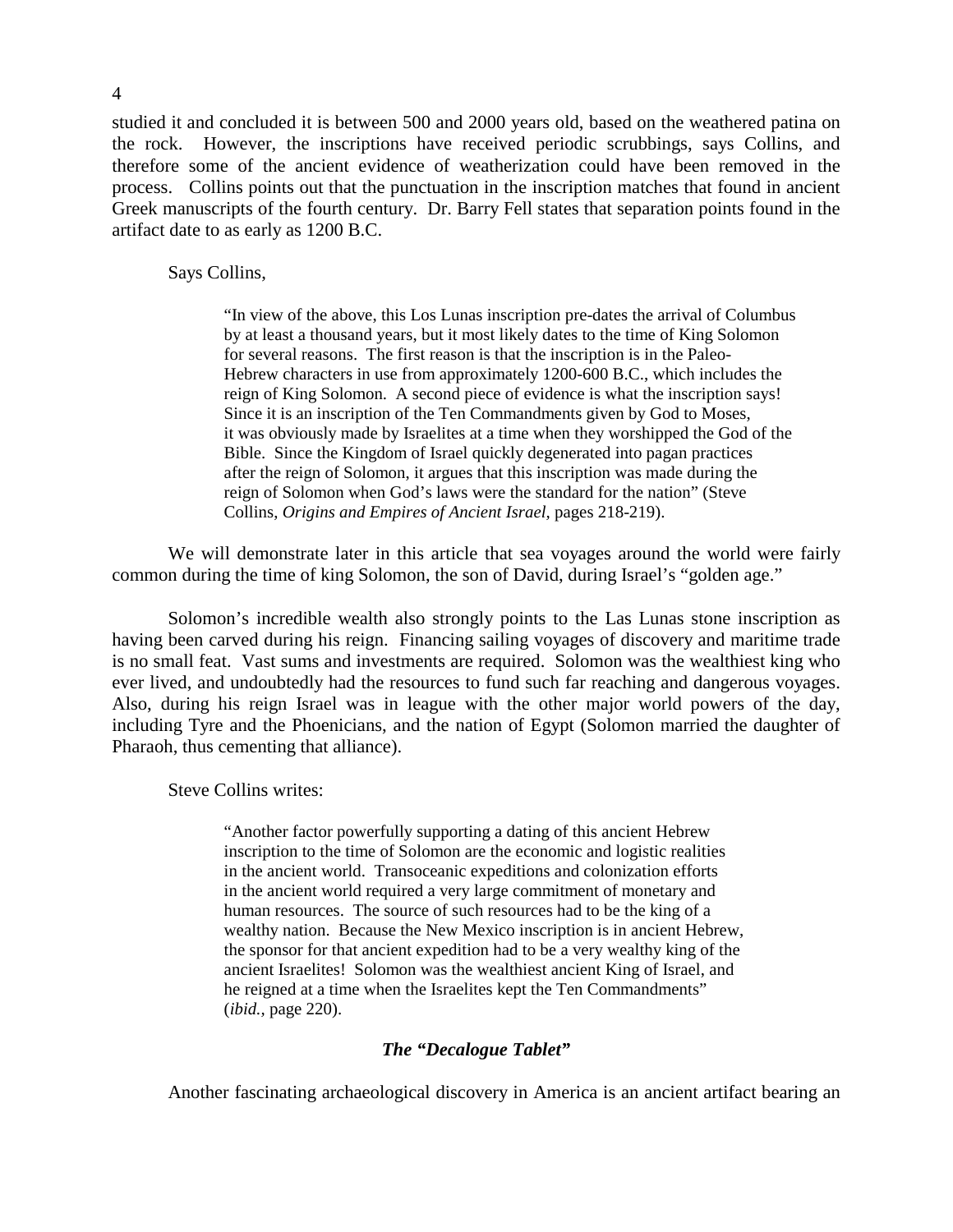old Hebrew inscription of the Ten Commandments unearthed in Ohio in 1860. The tablet also includes a scene of an individual – Moses – carved into the front of the tablet in considerable detail, holding the tablets of the Ten Commandments. This artifact was discovered in an ancient burial mound. The Hebrew inscription also has characteristics of the old Phoenician alphabets.

Writes Steve Collins on this remarkable discovery:

 "A Hebrew inscription with Phoenician features is exactly what ancient Israelite inscriptions should be like. The Israelites were close allies of the Phoenicians and shared a common culture and navy from the time of King David until the fall of Israel circa 721 B.C. Their artifacts would naturally exhibit the traits of both cultures."

Collins continues:

 "While this artifact unearthed from an Ohio burial mound cannot be specifically dated, the alphabet used indicates that it was made by ancient followers of God who spoke Hebrew. While it would be tempting to date this artifact to the time of King Solomon, the fact that it was engraved with square Hebrew letters indicates a date several centuries more recent than the Los Lunas tablet, which exhibited the more ancient Paleo-Hebrew letters" (*ibid.,* page 223-225).

The fact that the Decalogue was buried at the ancient grave site may be evidence of a strong Levitical presence with the early Israelite explorers. It was customary in ancient times for explorers to be accompanied by priests and religious officials, and the Levites were the chosen tribe to officiate in religious matters in the Kingdom of Israel. It was their responsibility alone to conduct Temple services and to perform the duties associated with Temple worship, religious instruction and education, and sacrifice.

#### *Evidence of Ancient Egyptians*

 Literally hundreds of inscribed Phoenician, Celtic and Basque stone grave markers have been found in Susquehanna Valley of Pennsylvania, dated to 800-600 B.C., over 2,000 years before the fateful voyage of Columbus! It must be said, therefore, that Christopher Columbus did not really "discover" America. Rather, he and his intrepid sailors *rediscovered* the "New World"!

 Incredible as it may seem, the presence of ancient Egyptians has been found in the writing system of the Wabanaki/Micmac Indians in Maine, a sub-tribe of the Algonquins. It has even been documented, says Collins, that the ancient Egyptians sailed the Pacific Ocean as far as Polynesia and Hawaii, searching for gold, about 1,000 B.C. – during the very time of Solomon's Empire in Israel.

 One proof of this fact is an inscription in ancient Ogam and Libyan – the language of Egyptian merchantmen – found near the Rio Grande River of Texas. The inscription states than an Egyptian-Libyan king by the name of Shishonq visited North America a number of times. It is translated as, "A crew of Shishonq the king took shelter in this place of concealment." Says Dr. Barry Fell, several kings of this name ruled Egypt and Libya between 1000 and 800 B.C.

5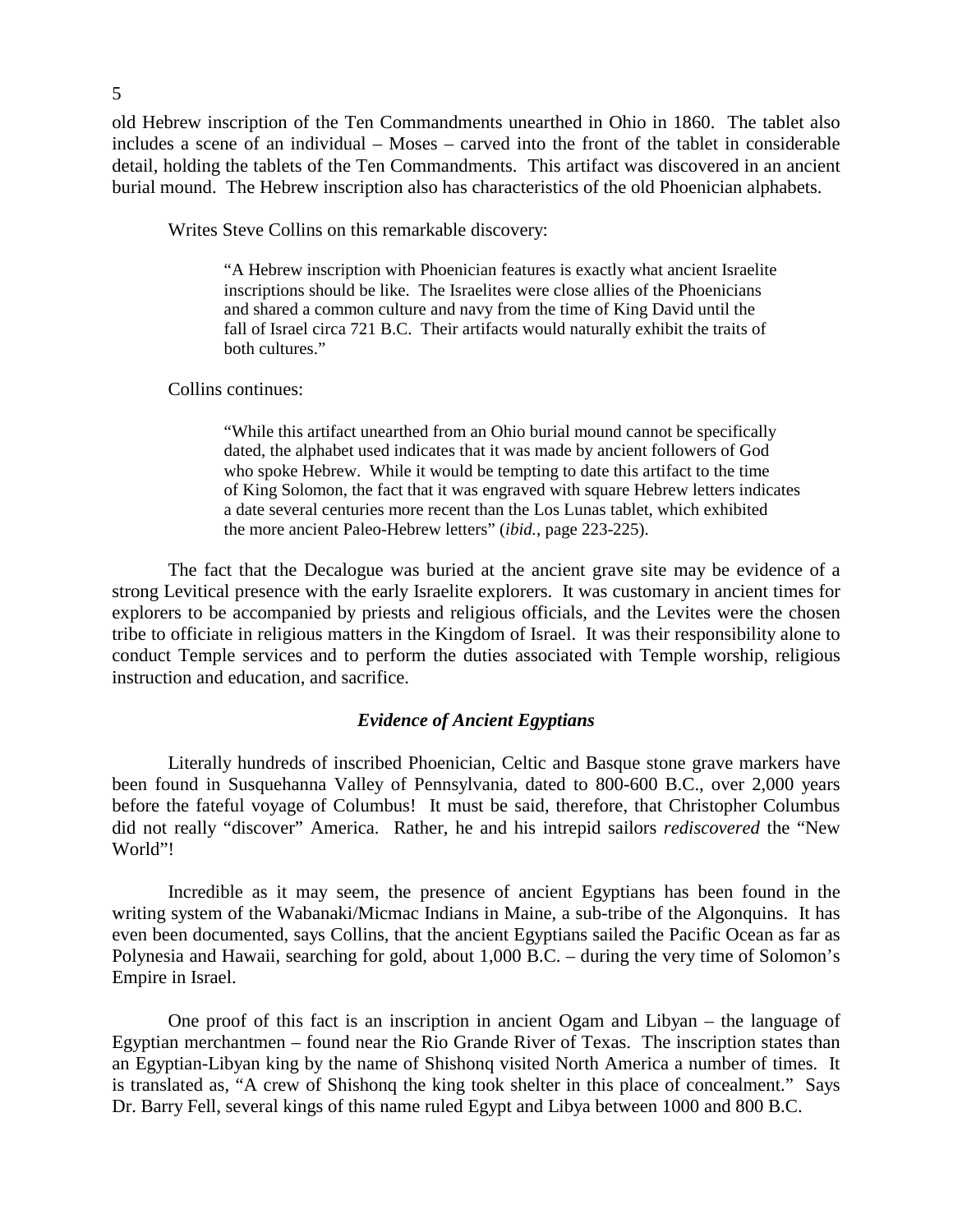6

 Interestingly, the Bible itself mentions a king of Egypt by the name of "Shishak" ("Shishonq") who invaded the Kingdom of Judah during the time of Rehoboam, son of Solomon, after the kingdom of Israel separated from allegiance to the throne of David. Shishak was no doubt an ally of Jeroboam, the king of Israel, at that time. He was a mighty king and plundered the Temple and riches of the kingdom of Judah (see I Kings 14:25-26).

Steve Collins declares:

 "It is significant that Dr. Fell noted the time period of '1000-800 B.C.' as marking a period of significant Old World exploration of the New World. This time frame *exactly parallels Bible records showing international travel and commerce flourished with fleets undetaking multi-year voyages and visiting other continents.* This time frame begins with the reigns of Kings David and Solomon, but continues through much of the history of the northern kingdom of Israel, the dominant partner in the Phoenician alliance until Israel fell circa 721 B.C. *The conclusion is inescapable that the record of ancient history* **verifies** *the biblical accounts.* The Bible is not a detailed history of all that happened in the ancient world, but it confirms what archaeology and epigraphy have shown about the real state of commerce and travel in the ancient world" (Collins, page 227, emphasis mine except boldface).

#### *Mystery Hill*

More evidence of early Hebrew-Phoenician presence in North America hundreds of years before Christ was found in New England. At Mystery Hill, named for the "mystery" concerning the origin of the site, in North Salem, New Hampshire, a large temple observatory site of about twenty acres was discovered by early colonial settlers. It included shrines with dedications to the god Baal, a Phoenician-Canaanite deity condemned by the God of Israel. Dr. Barry Fell dated these inscriptions to about 800-600 B.C., a time of apostasy in ancient Israel. Radio-carbon dating of the site, however, indicates it was also inhabited back to the second millennium before Christ.

 Such a site dedicated to Baal should be expected, since most of the kings of Israel, after David and Solomon, worshipped Baal and the Babylonian pantheon, including Astarte (Easter), and Tammuz.

 Early settlers used stones from the site as building materials for their own homes. Nevertheless, Barry Fell found enough conclusive evidence to demonstrate that the ancient site was composed of stone slab chambers and henge stones used for determining summer and winter solstices. Many temple dedications were found in the stone walls. Radio-carbon dating indicates the site was in use for hundreds of years, showing that the Phoenician-Hebrews had a strong and thriving colony in the New World that endured through many centuries.

#### *The Davenport Stele*

 More evidence of Hebrew-Phoenician explorers being present in the New World comes from a burial mound found in 1877 near Davenport, Iowa. Unfortunately, it was ignored for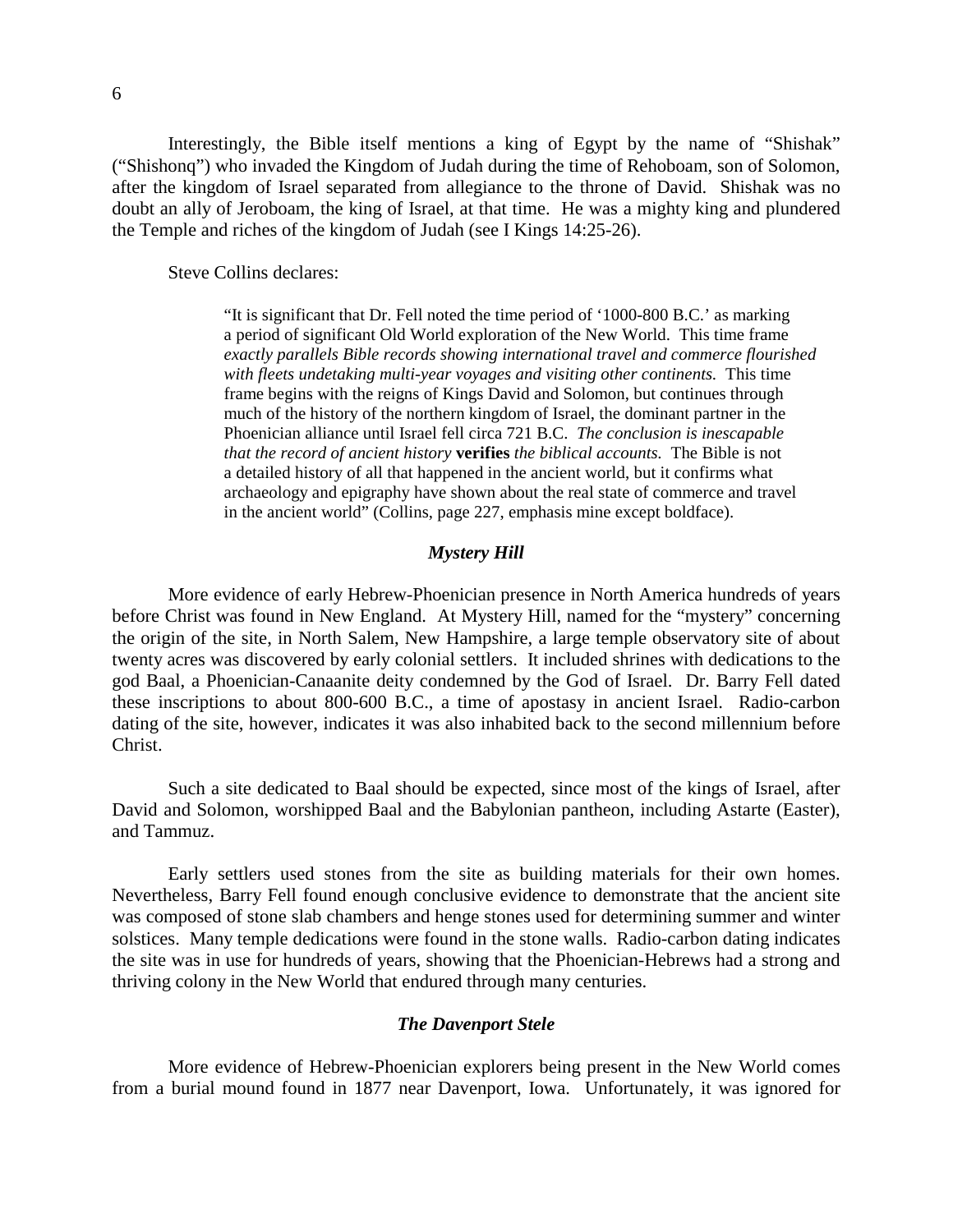decades by scholars and historians because no one could read its inscription. Also, it was considered "suspect" because some of the signs on it contained resembled Hebrew, and others resembled Phoenician, and this was utterly contrary to prevailing scholarly opinion.

Barry Fell has investigated this ancient stele and found it contains join inscriptions in three ancient languages – Iberian-Punic [related to Phoenician/Hebrew], Egyptian, and ancient Libyan. Why these three languages? During the time of King Solomon of Israel, the leading world alliance of the time was a triple alliance consisting of Israel-Phoenicia, Egypt, and Libya!

Comments Steve Collins,

 "These are the language groups of the triple alliance that the Bible reveals began in the reign of Solomon! Since this ancient stele confirms that these groups were traveling and working together in the interior of North America, it indicates that this alliance not only existed but also had a global reach!" (Collins, p.210).

 Why would there be parallel inscriptions on the same stone, in Davenport, Iowa, in these ancient languages, unless these three nations had been working and exploring together?

Says Dr. Fell,

 "The date is unlikely to be earlier than about 800 B.C., for we do not know of Iberian or Libyan inscriptions earlier than this date. . . . It seems clear that Iberian and Punic speakers were living in Iowa in the  $9<sup>th</sup>$  century B.C." (Fell, *America B.C.,* page 268).

 The terms "Iberian" and "Punic" refer to languages which are closely related to Hebrew/Phoenician. Dr. Fell noted the Phoenician "character" of the script on both sides of the Atlantic Ocean. The Iberian peninsula (Spain) was at one time largely settled by peoples of the tribes of Israel. In fact, the term "Iberian" comes from the Hebrew word "Eber," meaning "Hebrew"!

 The Iowa stele indicates that the "triple alliance" begun in the days of Solomon, between Israel, Phoenicia, and Egypt/Libya, continued on into the 800s B.C. It probably lasted until Israel was carried away into captivity in 721 B.C. by the growing Assyrian empire. The Bible states plainly that the northern kingdom of Israel, ruled by Ahab, was still "in bed" with Phoenicia during his reign, around 850 B.C. Ahab married the daughter of Hiram, king of Tyre, a woman by the name of Jezebel, a priestess of the Baal-Astarte abomination.

 The Jewish encyclopedia tells us that Ahab was a very powerful king – one of the four greatest kings of all history! According to the Targum Sheni, four kings reigned over the entire world – and these did NOT include Alexander the Great. They were in order: Solomon, Ahab, Nebuchadnezzar, and Cyrus of Persia.

 The Aggagah declares that Ahab was one of three or four kings who will have no portion in the world to come (Sanhedrin 10.2). Over the gates of Samaria he placed the inscription: "Ahab denies the God of Israel." Influenced by his wife Jezebel, he became an enthusiastic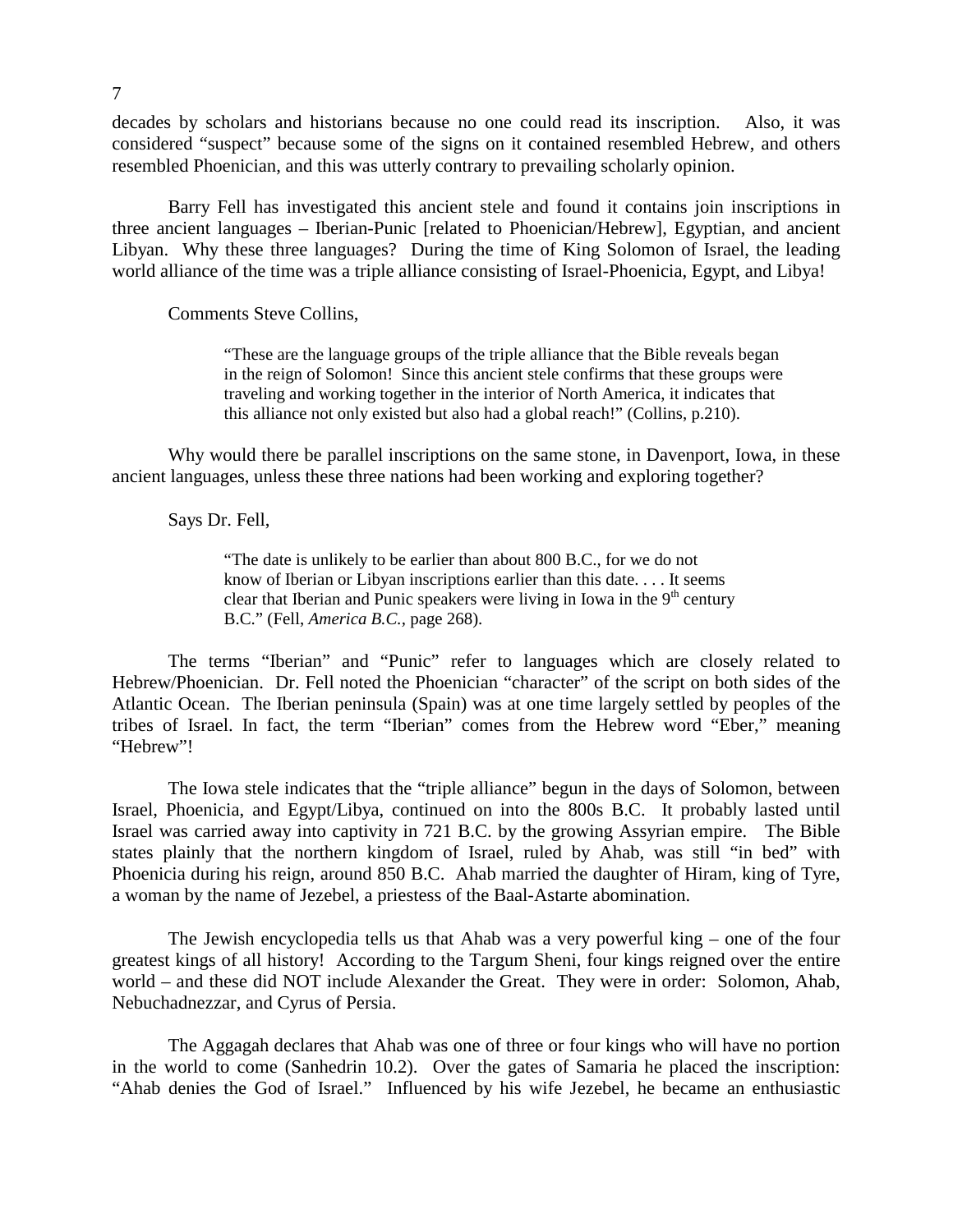idolater like none before him. He left no hilltop in Israel without an idol before which he bowed. He substituted the names of idols for the divine Name of God in the Torah. Ahab is said to have ruled over the "whole world" and "his dominion extended over 252 kingdoms" (*Encyclopedia Judaica,* "Ahab," vol.1, p.439).

 Thus during the 800s, Israel was still a very powerful kingdom, and the triple alliance forged by Solomon with Phoenicia and Egypt was still going strong, in the hands of Ahab. An inscription noting this alliance, by being in three languages of the three kingdoms, found in Davenport, Iowa, attests to the fact of this continuing and powerful entente. Ahab was a worldly despot whose wickedness was only surpassed by his foolishness. Nevertheless, he was still the most powerful monarch in the world during his time, and the triple alliance brought Israel great wealth and might.

#### Writes Steve Collins:

 "A date of 800-700 B.C. for this stele confirms that the triple alliance of Israel, Egypt and Phoenicia lasted long after the lifetime of King Solomon. The Bible records that the ten tribes of Israel forsook worshiping the Creator God after Solomon's death, and adopted the religious customs of Egypt, Tyre and Sidon. Biblical accounts show that Israel and Phoenicia were still very closely allied during the reign of King Ahab of Israel (circa 850 B.C.), and there is no evidence that their alliance suffered a breach until approximately 721 B.C., when Israel ceased to be a nation in the Mideast. . . . Therefore the Iowa stele showing that these ancient nations were still working together around 800 B.C. in the New World is consistent with biblical accounts" (*ibid.,* p.212).

In addition to these discoveries, another stele exhibiting the ancient Egyptian-Libyan script was unearthed on Long Island, New York. Dr. Barry Fell states that it also probably dates to around the ninth century B.C.

 Still another amazing discovery was made in Oklahoma, where another stele was found which contained references to the gods Baal and Ra, with an inscription which was "an extract from the *Hymn to the Aton* by Pharaoh Akhnaton." Although the dating of Akhnation is purported to be in the  $13<sup>th</sup>$  century B.C., new Egyptian dynastic dating methods indicate he was much closer to 800 B.C. Immanuel Velikovsky points out that Akhnaton was a member of the 18<sup>th</sup> dynasty in Egypt, which co-existed with the divided kingdoms of Israel and Judah during the 800s B.C. He was a contemporary of king Jehoshaphat in Jerusalem, and reigned from 870-840 B.C. (see *Ages in Chaos,* p.229). This Oklahoma stele is written in Iberian-Punic, a language descended from Phoenician-Hebrew, and Barry Fell declares that it is "scarcely older than 800 B.C." (see Collins, p.212, Fell, *America B.C.,* p.159).

#### *Peruvian Discoveries*

 In December, 1989, it was reported that an American explorer in Peru's highland jungles had found evidence that indicated king Solomon's legendary gold mines may have been in that region. The explorer, Gene Savoy, declared that he had found three stone tablets containing the first writing found from the ancient civilizations of the Andes. The inscriptions, he reported, are similar to *Phoenician and Hebrew hieroglyphs!*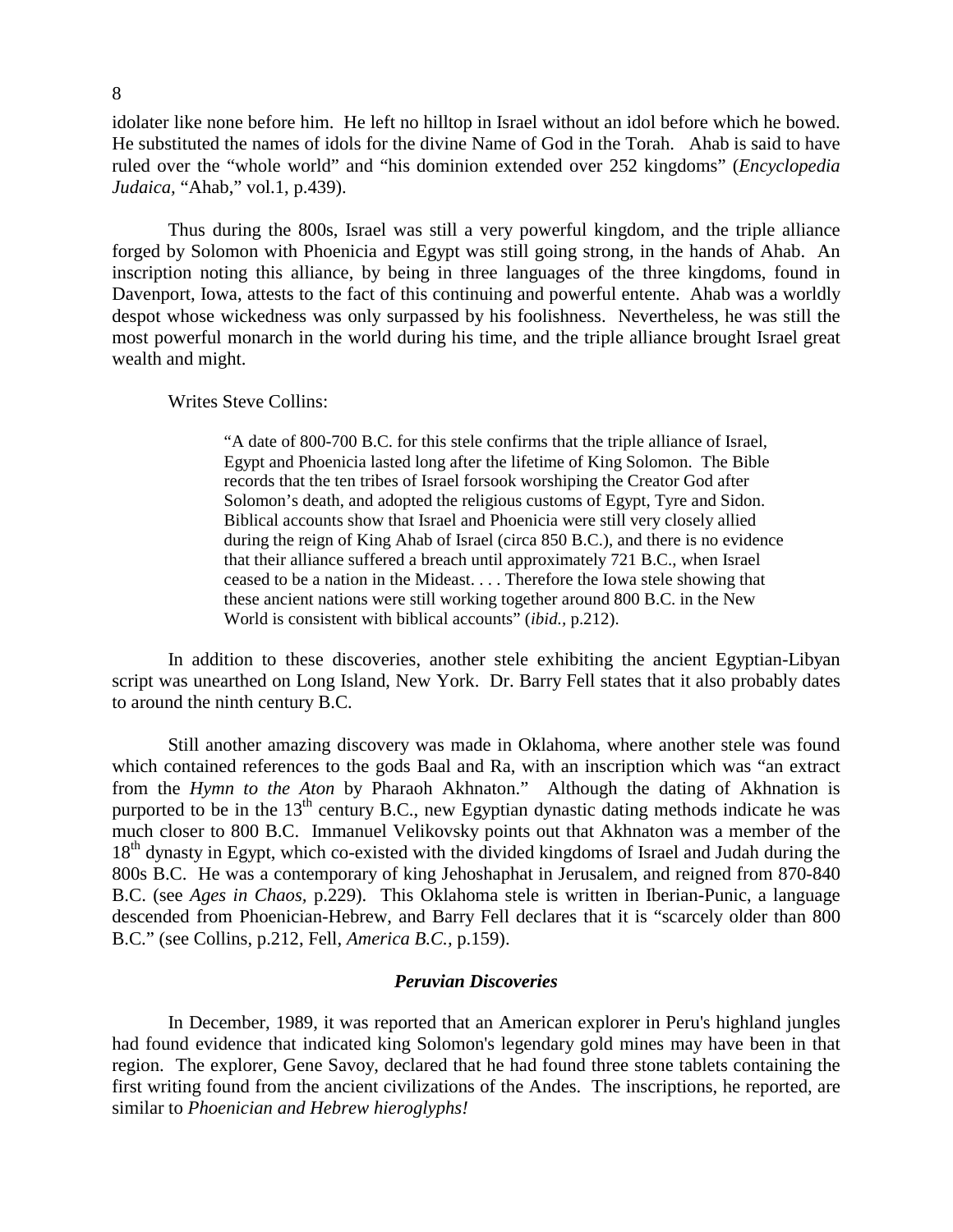The *San Francisco Chronicle* reports:"The hieroglyphs on the tablets are similar to those used in King Solomon's time and include one identical to the symbol that always appeared on the ships he sent to the legendary land of Ophir, which the Bible described as the source of his gold, Savoy said" (December 7, 1989).

 Savoy is no newcomer to archaeological discoveries. He was the discoverer of the last Inca city of Vilcabamba in 1964. Savoy declared that the three tablets each weigh several tons and measure about 5 by 10 feet. They were found in a cave near Gran Vilaya, the immense ruins of the Chachapoyas Indian civilization which he discovered in 1985.

#### *Hebrews in the Americas 1,000 B.C.?*

In 1973, while traveling to do research for an article I was writing for *The Plain Truth*  magazine, I visited with Dr. Joseph Mahan in Atlanta, Georgia, an expert in ancient Indian ethnology of the southeastern Indians of the United States. He showed me samples of pottery uncovered from the waters around the Bahamas, and told me of Indian legends, including that of the Yuchis, stating they had migrated to the area of Florida and Georgia from the region of the Bahamas. According to their legends, the island sank beneath the sea and they fled for their lives.

 These same Yuchis later migrated to the Oklahoma territory, where they eventually settled down. Amazingly enough, they show strong evidence that they had contact with the Old World in historic times. They have a custom which is unique among the American Indians. They are racially and linguistically different from their neighbors. Every year on the fifteenth day of the sacred month of harvest, in the fall, they make a pilgrimage. For eight days they live in "booths" with roofs open to the sky, covered with branches and leaves and foliage. During this festival, they dance around the sacred fire, and called upon the name of God.

 The ancient Israelites had the virtually identical custom, in many respects. In the harvest season in the fall, on the 15th day of the sacred month of harvest (the seventh month), they celebrate the "festival of booths" for eight days. During this time they lived in temporary booths, covered with branches, leaves, fronds. This festival goes back to the time of Moses and the Exodus from ancient Egypt (Leviticus 23).

 How is it that two totally separated peoples observed the identical custom? The chances of this occurring by pure "accident" are equivalent to the chances of survival of a snowball in hell!

 Dr. Cyrus Gordon, of Brandeis University in Boston, was privileged to sit in on one of the fall harvest festivals of the Yuchi Indians, and listened to their chants, songs, and sacred ceremonies. An expert in Hebrew, Minoan, and many Middle Eastern languages, he was incredulous. As he listened, he exclaimed to his companion, "My God! They are speaking the Hebrew names of God!"

Dr. Joe Mahan is a strong believer in cultural contacts between the Indians and the East,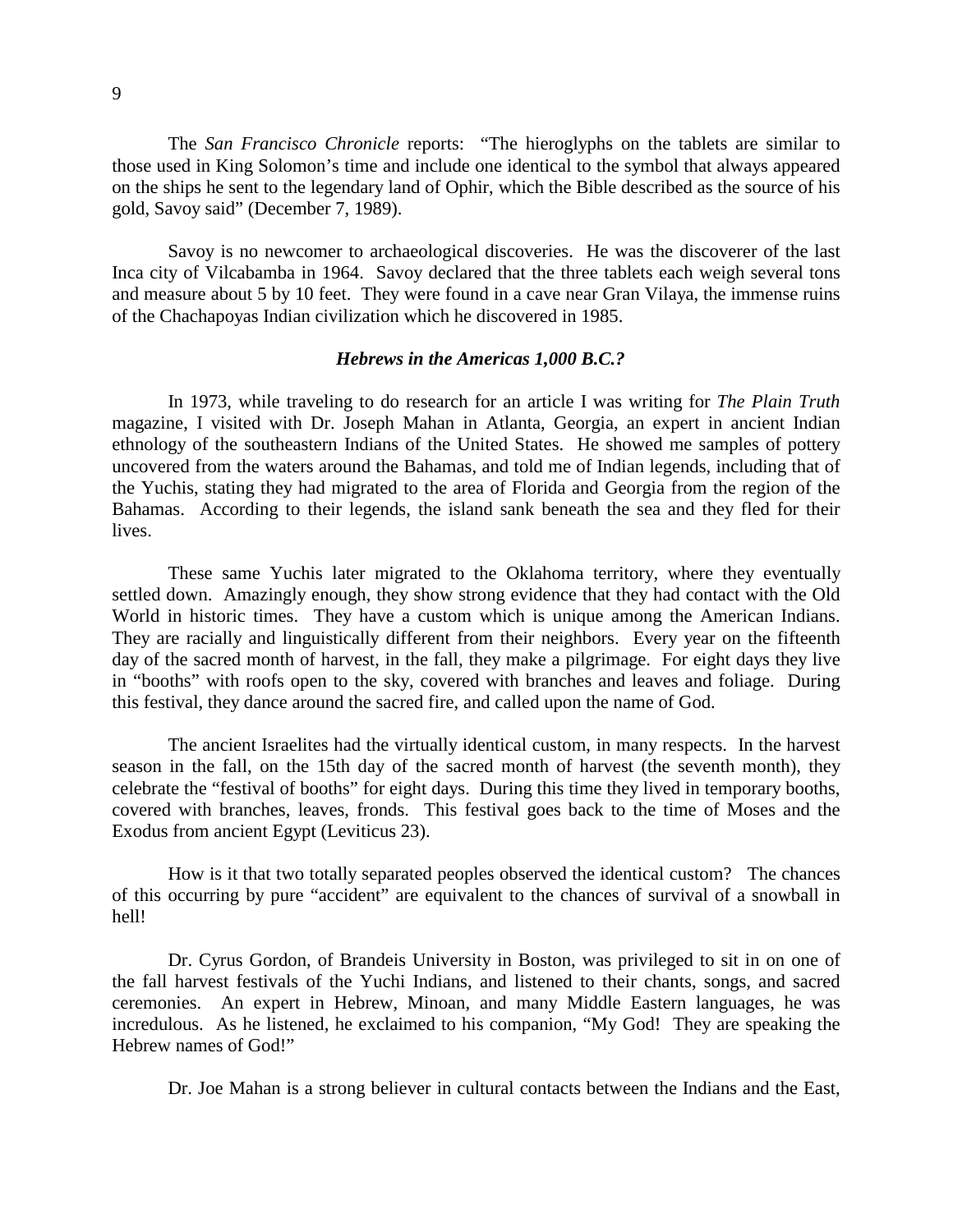long before Columbus. He showed me a small tablet containing ancient cuneiform writing of the Babylonians.

 "This," he said, "was found not long ago by a woman digging in her flower bed, here in Georgia. The inscription appears to be genuine. There is no reason not to believe it is authentic."

#### *Perplexing Mysteries*

*In Quest of the White God,* Pierre Honore points out similarities between the ancient Minoan writing and the script of the ancient Mayas. Independently of him, other scholars have noted striking similarities between Aztec glyphs from Mexico, and Cretan glyphs on the Phaistos Disc from the island of Crete in the Mediterranean.

 More and more, scholars are coming to admit that peoples from the Middle East reached the New World long before Columbus or the Vikings. One stone, found at Fort Benning, Georgia, has unusual markings all over it. It is called the "Metcalf stone" in honor of its discoverer. In 1968 Manfred Metcalf was looking for slabs to build a barbeque pit. Several strange-looking, flat rocks caught his eye; he picked up a large flat piece of sandstone about nine inches long, brushed it off, and noticed odd markings on it.

 I saw the stone myself, and took photographs of it. Professor Stanislav Segert, professor of Semitic languages at the University of Prague, has identified the markings on the stone as a script of the second millennium before Christ, from the Minoan civilization on the island of Crete!

 The inscription on the stone, Dr. Cyrus Gordon asserts, is in the writing style of Canaan, the promised land of the Hebrews. Concludes Gordon, whom I interviewed at his old, New England style home in the suburbs of Boston: "There is no doubt that these findings, and others, reflect Bronze Age transatlantic communication between the Mediterranean and the New World *around the middle of the second millennium B.C.*" He said such discoveries prove beyond doubt ancient Jews came to the Americas long before Columbus!

 Metcalf gave the stone to Dr. Joseph B. Mahan, Jr., Director of Education and Research at the nearby Columbus Museum of Arts and Crafts at Columbus, Georgia. Mahan sent a copy of the stone to Cyrus Gordon. Gordon reported:

 "After studying the inscription, it was apparent to me that the affinities of the script were with the Aegean syllabary, whose two best known forms are Minoan Linear A, and Mycenaean Linear B. The double-axe in the lower left corner is of course reminiscent of Minoan civilization. The single verticle lines remind us of the vertical lines standing each for the numeral '1' in the Aegean syllabary; while the little circles stand for '100.'"

 Concluded Gordon: "We therefore have American inscriptional contacts with the Aegean of the Bronze Age, near the south, west and north shores of the Gulf of Mexico. This can hardly be accidental; ancient Aegean writing near three different sectors of the *Gulf reflects Bronze Age translatlantic communication between the Mediterranean and the New World around the middle*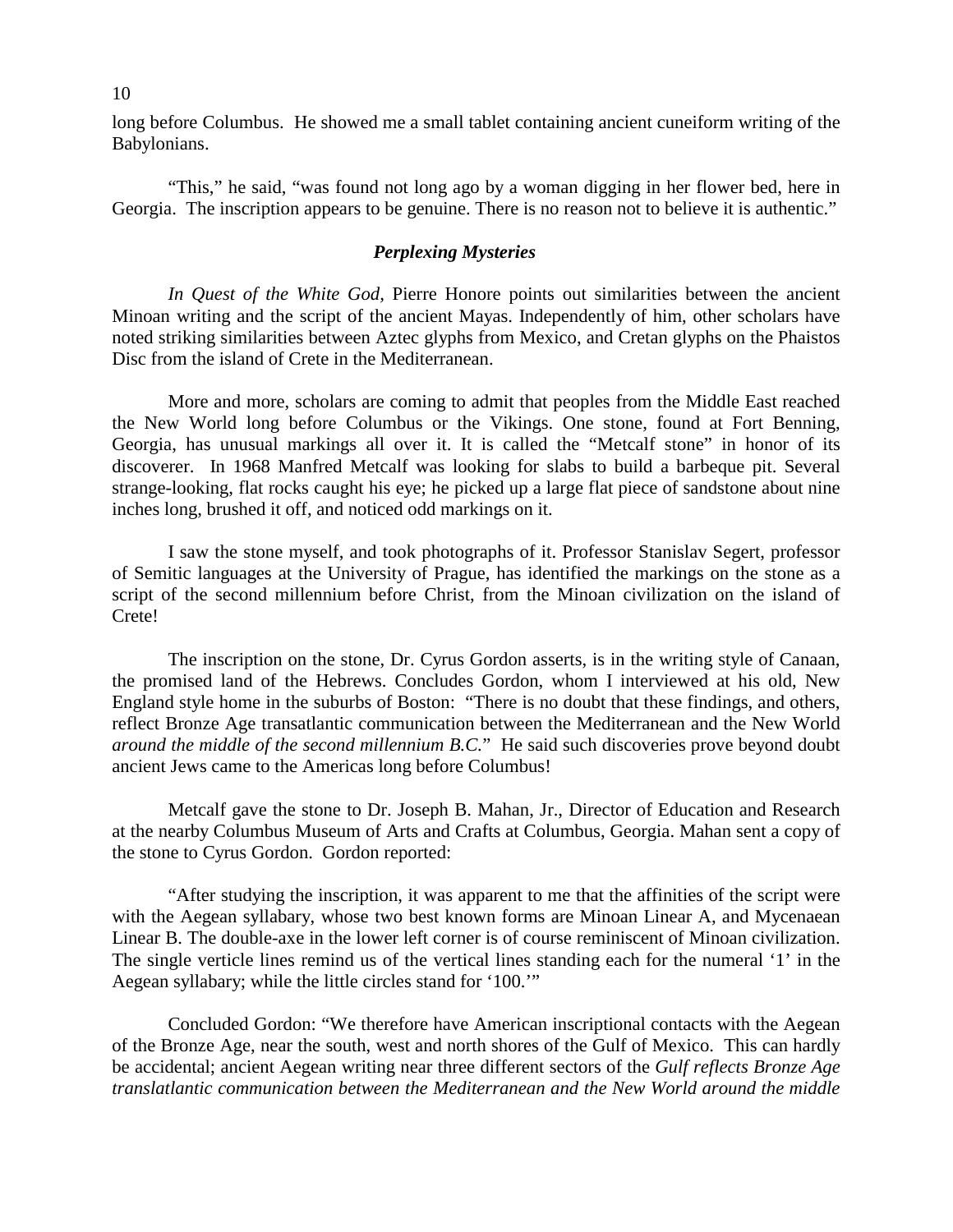*of the second millennium B.C.*" The middle of the second millennium B.C. would have been around the time of Moses and the Exodus of Israel out of ancient Egypt!

 Gordon offers the exciting thought, "The Aegean analogues to Mayan writing, to the Aztec glyphs, and to the Metcalf Stone, inspire the hope that the deciphered scripts of the Mediterranean may provide keys for unlocking the forgotten systems of writing in the New World. A generation capable of landing men on the moon, may also be able to place pre-Columbian Americas within the framework of world history" (*Manuscripts,* summer of 1969).

#### *The Brazilian Paraiba Stone*

 Further proof that transatlantic travel and communication existed in the Bronze Age, in the middle of the second millennium B.C., during the time of David and Solomon, and before, comes to us from South America.

 In 1872 a slave belonging of Joaquim Alves de Costa, found a broken stone tablet in the tropical rain forests of Brazil's Paraiba state. Baffled by the strange markings on the stone, Costa's son, who was a draftsman, made a copy of it and sent it to the Brazilian Emperor's Council of State. The stone came to the attention of Ladislau Netto, director of the national museum. He was convinced of the inscription's autthenticity and made a crude translation of it. Contemporary scholars scoffed. The very thought of Phoenicians reaching Brazil thousands of years before Columbus was viewed with disdain. Few scholars took the stone at all seriously.

 Ninety four years later, in 1966, Dr. Jules Piccus, professor of romance languages at the University of Massachusetts, bought an old scrapbook at a rummage sale containing a letter written by Netto in 1874, which contained his translations of the markings on the stone and a tracing of the original copy he had received from Costa's son. Intrigued, Dr. Piccus brought the material to the attention of Cyrus H. Gordon. Dr. Gordon, the head of the Department of Mediterranean Studies at Brandeis and an expert in ancient Semitic languages, as well as author of some 13 books, was amazed. He compared the Paraiba inscription with the latest work on Phoenician writings. He discovered that it contained nuances and quirks of Phoenician style that *could not have been known to a 19th century forger*. *The writings had to be genuine!*

 Gordon translated the inscription as follows: "We are Sidonian Canaanites from the city of the Mercantile King. We were cast up on this distant shore, a land of mountains. We sacrificed a youth to the celestial gods and goddesses in the nineteenth year of our mighty King Hiram and *embarked from Ezion-geber into the Red Sea.* We voyaged with ten ships and were at sea together for two years around Africa. Then we were separated by the hand of Baal and were no longer with our companions. So we have come here, twelve men and three women, into New Shore. Am I, the Admiral, a man who would flee? Nay! May the celestial gods and goddesses favor us well!"

#### *The Navy of King Solomon*

 Cyrus Gordon believes the king mentioned in the script can be identified as Hiram III who reigned 553-533 B.C. The inscription seems to verify an unusual statement found in the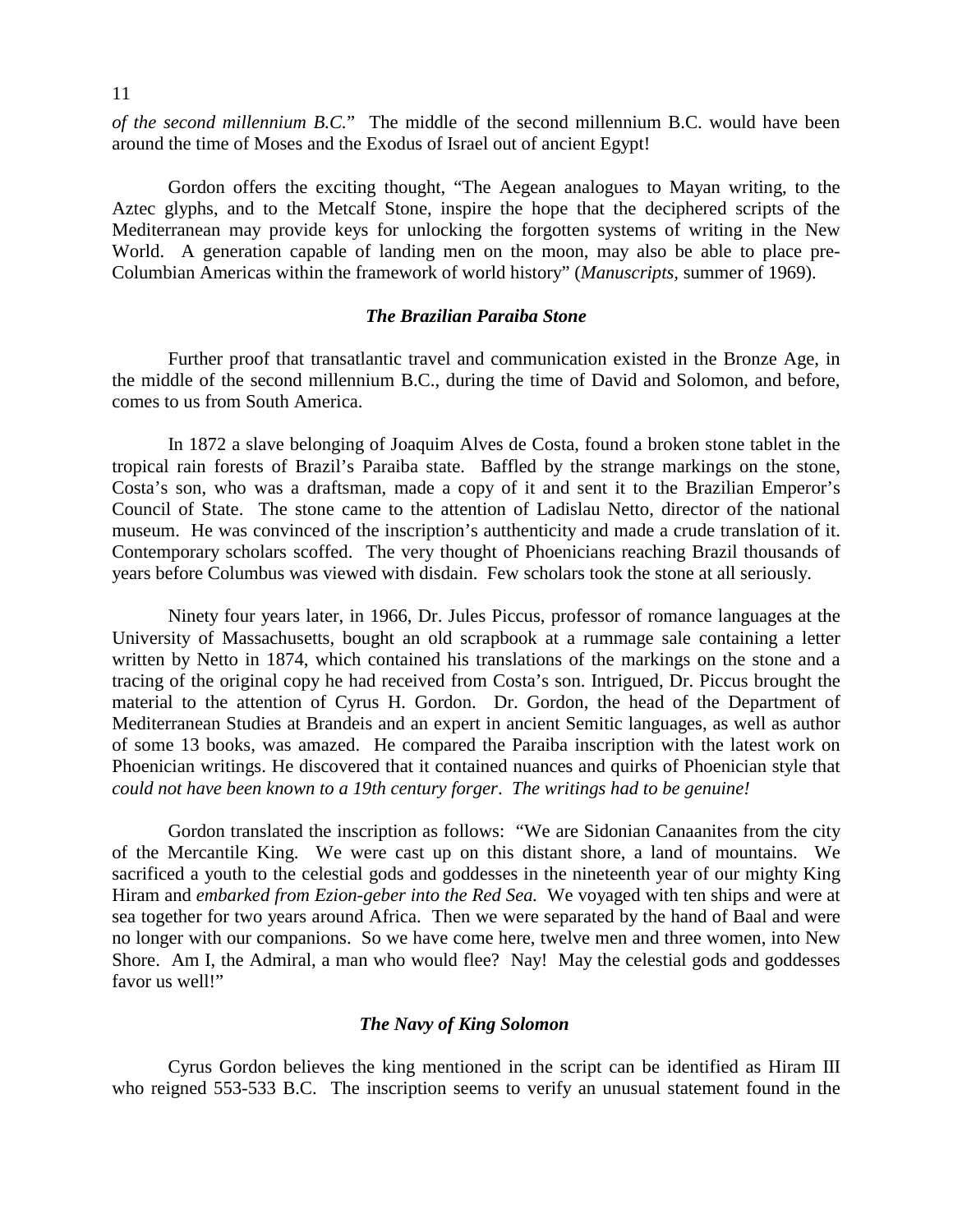Old Testament. We read in the first book of Kings:

"And *king Solomon made a navy of ships in Ezion-geber,* which is beside Eloth, on the shore of the Red sea, in the land of Edom. *And Hiram sent in the navy his servants, shipmen that had knowledge of the sea, with the servants of Solomon.*  And they came to Ophir, and fetched from thence gold, four hundred and twenty talents, and brought it to king Solomon" (I Kings 9:26-28).

 In the days of Solomon there was an alliance between Hiram, the king of Tyre and the Israelites under Solomon. They were not only allies, but very friendly toward one another (II Chronicles 2:2-12). Israelites and Phoenicians even worked together to build the Temple of God in Jerusalem (vs.13-18). This alliance included shipping together, although the Phoenicians were known to jealously guard the secrets of oceanic navigation from other nations. We read in II Chronicles 8, beginning verse 8:

"Then went Solomon to *Ezion-geber,* and to Eloth, at the sea side in the land of Edom. And Huram sent him by the hands of his servants ships, and servants that had knowledge of the sea; and they went with the servants of Solomon *to Ophir,*  and took thence four hundred and fifty talents of gold, and brought them to king Solomon" (v.17-18).

 In the heyday of Solomon silver was "not any thing accounted of" (11 Chron. 9:20). We read, "And the king made silver in Jerusalem as stones, and cedar trees made he as the sycamore trees that are in the low plains in abundance" (v. 27). Solomon had his own personal fleets and dominated world trade. "And king Solomon passed all the kings of the earth *in riches and wisdom"* (v. 22).

 There is archaeological evidence, in fact, that the fleets of Solomon and Hiram of Tyre *circumnavigated the globe,* sailing from Ezion-geber, a port at the terminus of the Red Sea, near modern Aqaba or Eliat! Hebrew customs, discovered by the early English settlers in the Americas, were found among some of the Indian tribes, including the wearing of phylacteries! Minoan and Phoenician coins have been found, and inscriptions of ancient Phoenician and Minoan scripts, in Tennessee, Alabama, Georgia, and the Star of David was even found in an ancient ruin of the Pueblo Indians in New Mexico! In the middle of the second millennium, B.C., and down to the time of Solomon, circa 1000 B.C., oceanic travel by maritime powers in the Middle East seems to have been fairly common.

 Steve Collins points out that there were a number of remarkable developments that occurred in the Middle East around 1000 B.C. – the time of King Solomon. At that time Phoenicia suddenly developed new types of pottery that had no prototypes in the Late Bronze Age. At the time of king Solomon, the skills of the Phoenicians took a giant stride forward! Technology leaped forward during the time of Solomon. In fact, Solomon's genius launched a "Golden Age" for Israel and her chief ally, Phoenicia! The Bible tells us that "all the earth consulted Solomon to hear his wisdom, which God had put in his heart" (I Kings 10:24). The fact that technology suddenly surged forward at that same time speaks volumes of the influence and effect of Solomon's genius – he was a Benjamin Franklin, Thomas Edison, Isaac Newton, Robert Fulton and Albert Einstein all rolled into one!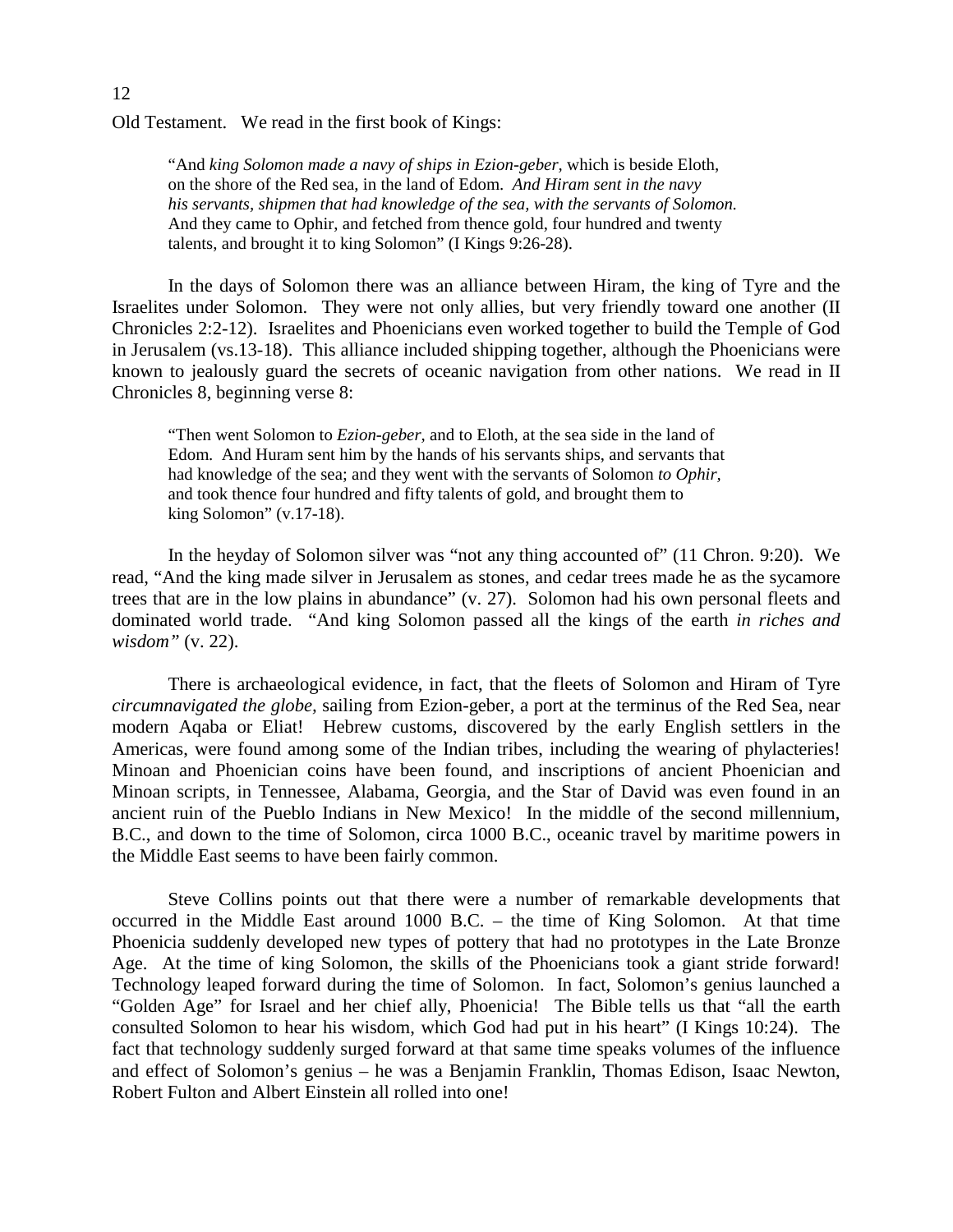Significantly, the modern alphabet  $-$  Greek, English and all European writing  $-$  can be traced back to the Phoenicians, who carried it wherever they traveled 3,000 years ago. The names of the Phoenician letters are Semitic – the Hebrew aleph, bet, gimel, dalet, etc., all correspond with the Greek alpha, beta, gama, delta, and the English A, B, C, D, and so forth. Phoenician has been shown to be nearly the same language as *Hebrew!* 

 Declares Steve Collins, "It is significant that 'in their earlier forms,' the Phoenician, Hebrew, Moabite, and North Aramean alphabets are 'practically identical.' When the phonetic alphabet was invented in this region around 1000 B.C., King Solomon **ruled** the Hebrews, Moabites and North Arameans [Syrians], and King Hiram of Tyre was his loyal ally. It would be logical that, at the time of its implementation, the alphabet would be virtually identical because these territories were all ruled by Israelite kings. The phonetic alphabet 'was developed and diffused' by the Phoenicians (the Israelite alliance with Tyre, Sidon, etc.) when they were the world's dominant alliance under Kings David and Solomon" (*Origins and Empire of Ancient Israel,* p.234).

 This great explosion of knowledge, world exploration, and advancement occurred around 1000 B.C. – precisely at the time of the great Solomonic Empire in Israel, which extended its grasp and reach around the globe!

The evidence is staggering – and phenomenal.

#### *Amazing Discoveries in Mexico*

 Were Hebrews in the Americas long before Columbus? More evidence comes from the investigations of Dr. Alexander von Wuthenau, whom I interviewed at his home in Mexico City. His living room was filled to overflowing with terra cotta pottery figures and objects d'art. In his book *The Art of Terra Cotta Pottery in Pre-Columbian Central and South America,* Dr. Von Wuthenau published scores of photographs of these art objects. He tells of his astonishment, when he first noted that in the earliest, lower levels of each excavation he encountered -- not typical Indian heads -- but heads of Mongolians, Chinese, Japanese, Tartars, Negroes, and "all kinds of *white people, especially Semitic Types with and without beards"* (p. 49).

 At Acapulco, von Wuthenau found that early Semitic peoples lived in considerable numbers. "The curious points about these essentially primitive figures are that, first, there is an emphasis on *markedly Semitic-Hebrew features*," he declared (p. 86). Female figures found in the region are also markedly Caucasian, with delicate eyebrows, small mouths and opulent coiffures.

 Cyrus Gordon, who has studied the collection, points out: "In the private collection of Alexander von Wuthenau is a Mayan head, larger than life-size, portraying a pensive, bearded Semite. The dolichosephalic ("long-headed") type fits the Near East well. He resembles certain European Jews, but he is more like many *Yemenite Jews.*"

Near Tampico, the early Huastecan culture reveals portrait heads with a predominant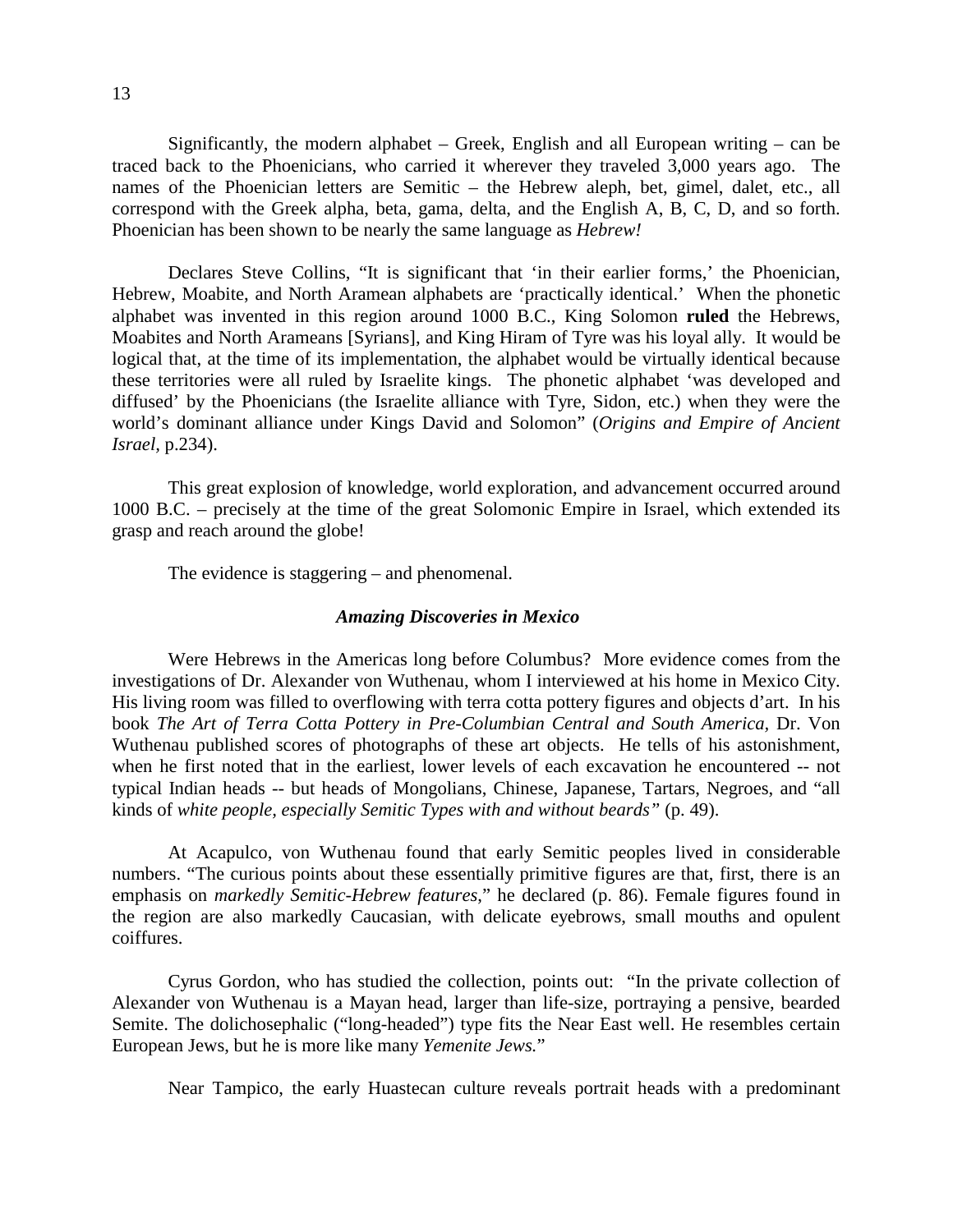Semitic, white element, but also Negroid features appear. At Veracruz, meanwhile, a figurine of a female dancer possesses the features just like those of a Frenchwoman of Brittany! She wears a headdress reminiscent of Phoenician fashion. Also at Veracruz a figure with a false beard, styled like an Egyptian beard, had a snake-like protrusion on the forehead.

 Again and again, figures with definite Semitic features have been found. A sample of Maya ceramic painting shows a lady with a flower who has an undeniable Negroid character. The figure has an affinity with Egyptian painting, says Wuthenau. yet it was not found along the Nile, but in Central America! On the Pacific coast of Ecuador, also, evidence for the presence of early Hebrews has been found. Also discovered was a figurine of a lovely girl who wore a headdress with a remarkable Phoenician affinity. Other Ecuadorian heads show definite Semitic features. Clearly, the Semites penetrated a large part of the American continent in "prehistoric" times!

#### *Discoveries in South America*

 In the past century, several Brazilians have found inscriptions on rocks along the Amazon river. Over a period of 50 years, four men, including two who were scientists, uncovered inscriptions which they independently concluded were Phoenician in origin.

 The first man, Francisco Pinto, in 1872 found over 20 caves deep in the Brazilian jungle and uncovered about 250 strange inscriptions upon the rocks. He thought they were Phoenician, and Brazil's Director of History and Geography corroborated his suspicions. A German philologist who studied the markings in 1911 felt they were genuine.

 In the 1880s, Ernest Ronan, a French scientist, combed the jungles and found several more inscribed stones. In the 1920s a scholar by the name of Bernardo da Silva discovered many more inscriptions along the Amazon. It makes good sense. It explains why the Mayans,who considered Quetzalcoatl as the bringer of their arts and laws, depicted him as being unusually blond!

 When the Spaniards discovered the New World in the early sixteenth century, perhaps fifty million inhabitants lived in the Western Hemisphere, speaking over 900 languages. Such linguistic diversity has long puzzled scholars, and logically attests to a diversity of origins. Carleton S. Coon reported that the conquistadores "commented on Montezuma's light skin, but did not remark that this ruler rarely exposed himself to the bright sun." Coon adds: "George Catlin, in his portraits of the *Mandan Indians,* depicted some of them as blond. . . . Another case of allegedly aberrant Indians is that of the Pomo, Hupa, and neighboring tribes in north-central *California* whose beard growth seems to have been Caucasoid when they were first seen" (Coon, *The Living Races of Man,* p.154).

 Another mystery to ethnologists is the existence of a white skinned, red-bearded tribe discovered by builders of Brazil's Trans-Amazon Highway. Called the Lower Assurinis because they live south of the route of the highway, they have ear lobes (which is uncharacteristic of other tribes), and their language differs from traditional dialects in the region.

14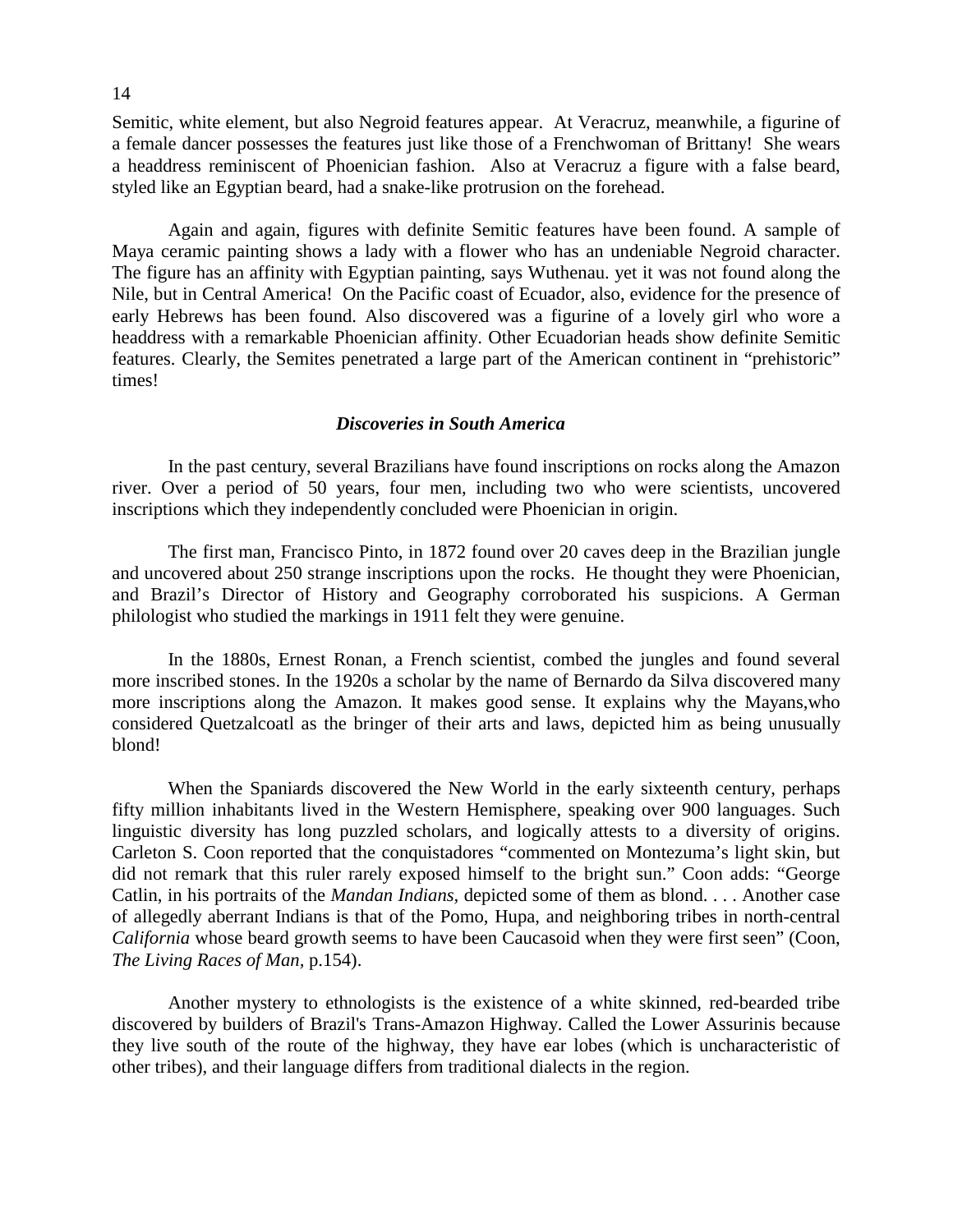Sir Walter Raleigh in his *History of the World* mentioned that the Indians he encountered used many Welsh words long before the Welsh were known to have come to America. Linguistic studies prove that the *Welsh language* is *very closely akin to ancient Hebrew!*

#### *The Mystery of New Zealand's Maoris*

 There is evidence among the Maori and people of eastern Polynesia that the sun was deified as Tane and that Ra, the sun god, was the tutelary god of Borabora. The Maoris, also, made use of ancient solar observatories. "At Kerikeri, in the Bay of Islands, New Zealand, there is a miniature Stonehenge, the blocks standing about 7 feet out of the ground; and near Atiamuri, north of Taupo, there are other great monumental blocks -- some fifty of these still standing erect" (*Maori Symbolism,* p.137).

 Interestingly, ancient Maori traditions relate that since antiquity the Maoris have observed *ceremonial and dietary laws very similar to those of the ancient Hebrews.* They even kept the seventh day "Sabbath" as a day of rest! Also, every 7 times 7 years -- or 49 years - they observed a *Jubilee Year* similar to that of the ancient Hebrews. These similarities simply cannot be explained away as "mere coincidence"! The Maoris, like the Hebrews, even had a "sacred month" given over to Harvest thanksgiving, corresponding to the Hebrew month of Tishri and the Festival of Tabernacles.

 How can these fascinating facts be explained? Such similarities must be more than mere coincidence. Like the Yuchi Indians of North America, the Maoris, at some very early stage of history, must have come in contact with ancient Hebrew mariners, roaming the seven seas, who taught them Hebrew customs and left behind signs of Hebraic influence!

 How was this contact achieved? Was the ancient world covered by a global cultural continuity, indicating a globe-girdling civilization?

#### *Ancient Maps of the "Sea Kings"*

 In his book *Maps of the Ancient Sea Kings,* Charles H. Hapgood tells of the *Piri Re'is*  map of 1513 A.D. Studies of this map show that it correctly gives latitudes and longitudes along the coasts of Africa and Europe, indicating that the original mapmaker must have found the correct relative longitude across Africa and across the Atlantic to Brazil. This amazing map gives an accurate profile of the coast of South America to the Amazon, provides an amazing outline of the Yucatan Peninsula in Mexico (supposedly not yet discovered!), and -- incredibly enough -- shows a part of the coast of the Antarctic Continent which was not discovered, in modern times, until 1818!

 This map does not stand alone. A world map drawn by Oronteus Finaeus in 1531 gives a truly authentic map of Antarctica, indicating the coasts were probably ice-free when the original map was drawn (of which Oronteus Finaeus' map was a later copy). The Oronteus Finaeus map was strikingly similar to modern maps of the Antarctic. How could this be?

Another fascinating map is the map of Hadji Ahmed of 1559. It is evident that the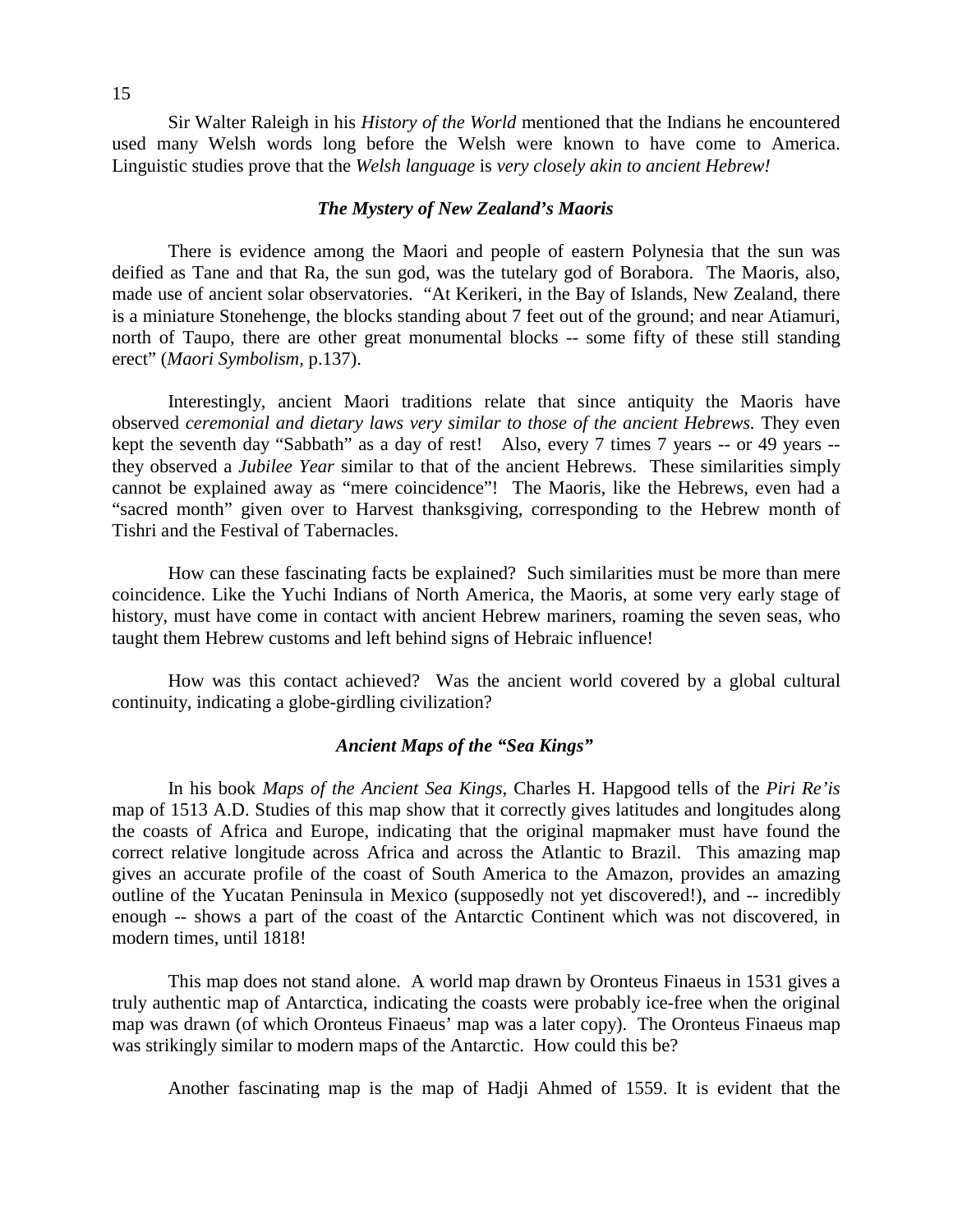cartographer had some extraordinary source maps at his disposal. Says Hapgood: "The shapes of North and South America have a *surprisingly modern look,* the western coasts are especially interesting. They seem to be about *two centuries ahead* of the cartography of the time. . . . The shape of what is now the *United States is about perfect"* (p.99).

 Another map of the Middle Ages, the Reinel Chart of 1510 -- a Portuguese map of the Indian Ocean -- provides a striking example of the knowledge of the ancients. Studying the identifiable geographical localities and working out from them, Hapgood was astounded to find that "this map apparently shows the coast of *Australia* . . . The map also appeared to show some of the Caroline Islands of the Pacific. Latitudes and longitudes on this map are remarkably good, although Australia is shown too far north" (*ibid.,* p.134).

 How can such remarkable accuracy on these ancient maps be explained? Obviously, at an earlier period of earth's history, sea-faring nations must have traveled around the world and accurately mapped the major continents, and fragments and copies of their ancient maps survived into the Middle Ages and were copied again.

 Concludes Hapgood: "The evidence presented by the ancient maps appears to suggest the existence in remote times . . . of a *true civilization, of a comparatively advanced sort,* which either was localized in one area but had *worldwide commerce,* or was, in a real sense, a worldwide culture" (p.193).

 How advanced was this ancient culture? Says Hapgood, "In astronomy, nautical science, mapmaking and possibly ship-building, it was *perhaps more advanced than any state of culture before the 18th Century of the Christian Era.*" He continues: "It was in the 18th Century that we first developed a practical means of finding longitude. It was in the 18th Century that we first accurately measured the circumference of the earth. Not until the 19th Century did we begin to send out ships for purposes of whaling or exploration into the Arctic or Antarctic Seas. The maps indicate that some ancient people may have done all these things" (*Maps of the Ancient Sea Kings,* p.193).

What ancient society could have been responsible?

 The evidence is overwhelming. The Semitic features discovered in Mexico and South America, the Hebrew and Phoenicians inscriptions, the Hebrew religious customs found in the Americas, and similar customs in far off New Zealand among the Maoris of ancient times, all attest to the fact that worldwide oceanic travel, trade and commerce was occurring during the time of the Solomonic Empire!

 Hapgood says such mapmaking would indicate *economic* motivations and vast economic resources. Further, organized government is indicated, since the mapping of a continent such as Antarctica implies *much organization,* many expeditions, and the compilation of many local observations and maps into a general map under central supervision. He adds that it is unlikely that navigation and mapmaking were the only sciences developed by this ancient people. Such a comprehensive enterprise could only have been achieved during a relative time of world peace, and by a very powerful and extremely wealthy kingdom! What ancient kingdom could have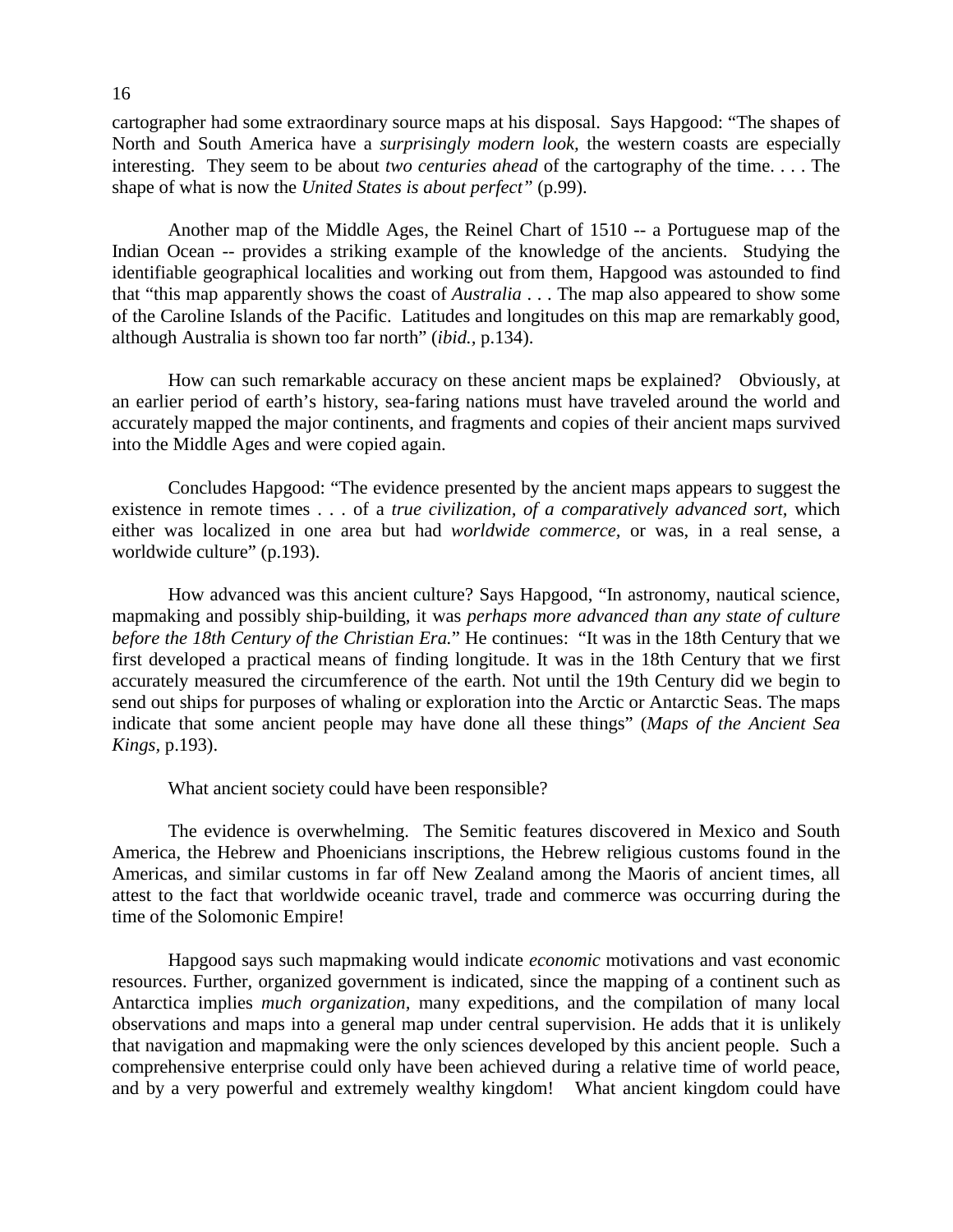accomplished this?

#### *Biblical Evidence Confirms It*

 Based on Biblical evidence, from the Scriptures, there can be no doubt. The ancient Israelite kingdom of king Solomon, noted for its wealth, peace, and power, and incredible trade empire, must have laid the foundation for a global commercial maritime culture extending its reach around the world. Traces of this ancient worldwide culture have been found almost everywhere -- world-wide evidence in archaeology, inscriptions, monuments, Hebrew customs, language similarities, and religious practices.

 God spoke of ancient Phoenicia to the prophet Ezekiel, about 600 B.C., "And say to Tyre, O you who dwell at entrance to the sea, who are *merchants of the peoples of many islands and coastlands*. . . The inhabitants of Sion and [the island] of Arvad were your oarsmen; your skilled wise men, O Tyre, were in you, they were your pilots. The old men of Gebal [a city north of Sidon] and its skilled and wise men in you were your calkers; all the ships of the sea with their mariners were in you to deal in your merchandise and trading" (Ezekiel 27:3, 8-9).

 "Your rowers brought you out into the great and deep waters; the east wind has broken and wrecked you in the *heart of the seas . . .* When your wares came forth from the seas, you met the desire, and the demand, and the necessity of many people; *you enriched the KINGS OF THE EARTH* with your abundant wealth and merchandise. Now you are shattered by the seas . . ." (vs.26, 33-34, *Amplified Bible*).

 This sounds like the description of a globe-girdling nautical nation -- one which brings its wealth from afar! -- one which travels throughout the entire earth in its quest for material goods and trade!

 During the time of Solomon, we also read in the Bible: "For the king [Solomon] had at sea a navy of Tharshish with the navy of Hiram: *once in three years* came the navy of Tharshish, bringing gold, and silver, ivory, and apes, and peacocks" (I Kings 10:22).

 It is significant that Ferdinand Magellan circumnavigated the globe, requiring th*ree years -*- from 1519-1522. It is also meaningful that Sir Francis Drake, the first Englishman to circumnavigate the world, took *three years* to do so (1577-80). Their voyages required three years to complete -- just like Solomon's fleets!

#### *"You Resemble a Sinner of Canaan!"*

 Mariano Edward Rivero and John James von Tschudi in *Peruvian Antiquities* (1857) point out that after the most thorough examination and minute comparison, the religious rites of the American Indians plainly present many points of agreement with those of the Hebrew people (p.9). Continue these authors: *"Like the Jews,* the Indians offer their firstfruits, they keep their *new moons,* and the *feast of expiations at the end of September* or in the beginning of October; they divide the year into four seasons, corresponding with the *Jewish festivals*. . . . In some parts of North America *circumcision is practiced* . . . There is also much analogy between the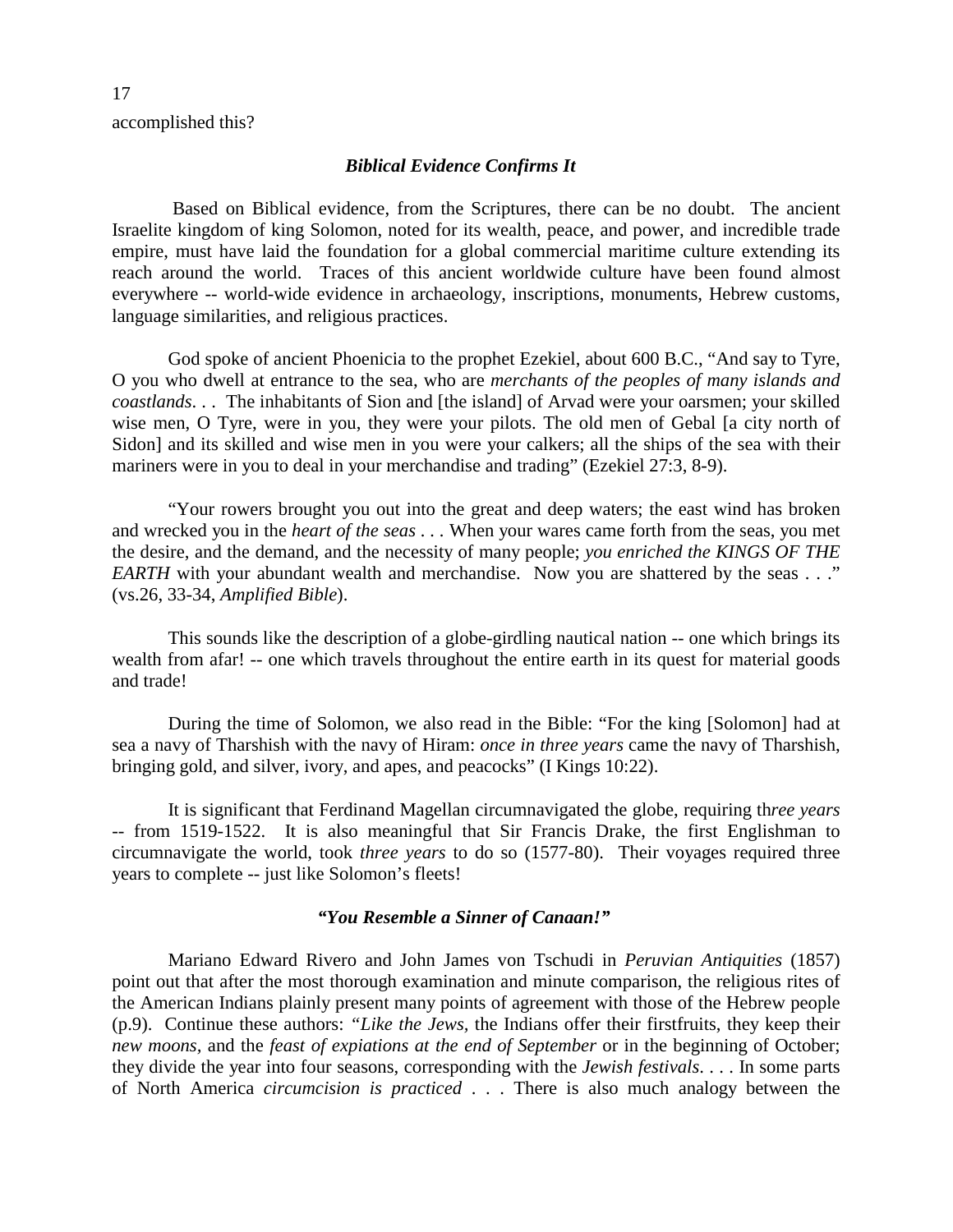Hebrews and Indians in that which concerns various rites and customs; such as the *ceremonies of purification,* the use of the *bath* . . . fasting, and the *manner of prayer.* The Indians likewise *abstain from the blood of animals,* as also from *fish without scales*; they consider divers quadrupeds unclean, also certain birds and reptiles, and they are accustomed to offer as a holocaust the firstlings of the flock" (*ibid.*).

 Amazing – but true! All these parallels cannot be mere coincidence! Can anyone in their right mind consign these incredible "links" and "similarities" to be nothing more than mere "accident"?

 Say Rivero and von Tschudi: "But that which most tends to fortify the opinion as to the Hebrew origin of the American tribes, is a *species of ark,* seemingly like that of the Old Testament; this the Indians *take with them to war*; it is never permitted to touch the ground, but rests upon stones or pieces of wood, it being deemed sacrilegious and *unlawful to open it or look into it.* The American priests scrupulously guard their sanctuary, and the High Priest carries on his breast a white shell adorned with precious stones, which recalls the Urim of the Jewish High Priest: of whom we are also reminded by a band of white plumes on his forehead" (p.9-10).

 These two reputable scientists of the last century also point out, "The use of *Hebrew words* was not uncommon in the *religious performances* of the North American Indians, and Adair assures us that they called an accused or guilty person *haksit canaha,* 'a sinner of Canaan'; and to him who was inattentive to religious worship, they said, *Tschi haksit canaha,* 'You resemble a sinner of Canaan'" (*ibid.*).

#### *Why Should It Seem Strange?*

 Though such evidence does not prove that the Indians themselves were Jews or Israelites, it does show that long before Columbus, Hebrews had reached the New World and had left their imprint upon its inhabitants. There undoubtedly was intermarriage. Such incredible parallels are beyond the remotest possibility of being due to mere chance!

 Why should it seem strange that peoples of the ancient world-in particular Phoenicians and Hebrews -- reached the New World and traveled to South America, and even crossed the Pacific? Is it really so incredible? The trouble is, most of us of the present generation have been brainwashed to think that the ancients were merely superstitious savages, terrified of sailing out to sea lest they fall off the edge of the earth.

 But the Phoenicians had already sailed out beyond the "Pillars of Hercules" (Straits of Gibralter) by 1200 B.C. They developed the keel, streamlined their ships, covered the decks, and improved the sail. Their ships were from 80-100 feet long and used a single square sail besides oars. Their ships could average 100 miles in a day's time (24 hours). They were busy traders. Commerce was their principal aim. Tyre and Sidon, their home ports, were cities of immense wealth. Did ancient Phoenicians reach the New World? The evidence is inescapable.

 Also interesting is the fact that the Quichua word for the sun, *Inti,* may very likely be derived from the Sanscrit root *Indh*, meaning "to shine, burn, or flame" and which corresponds to

#### 18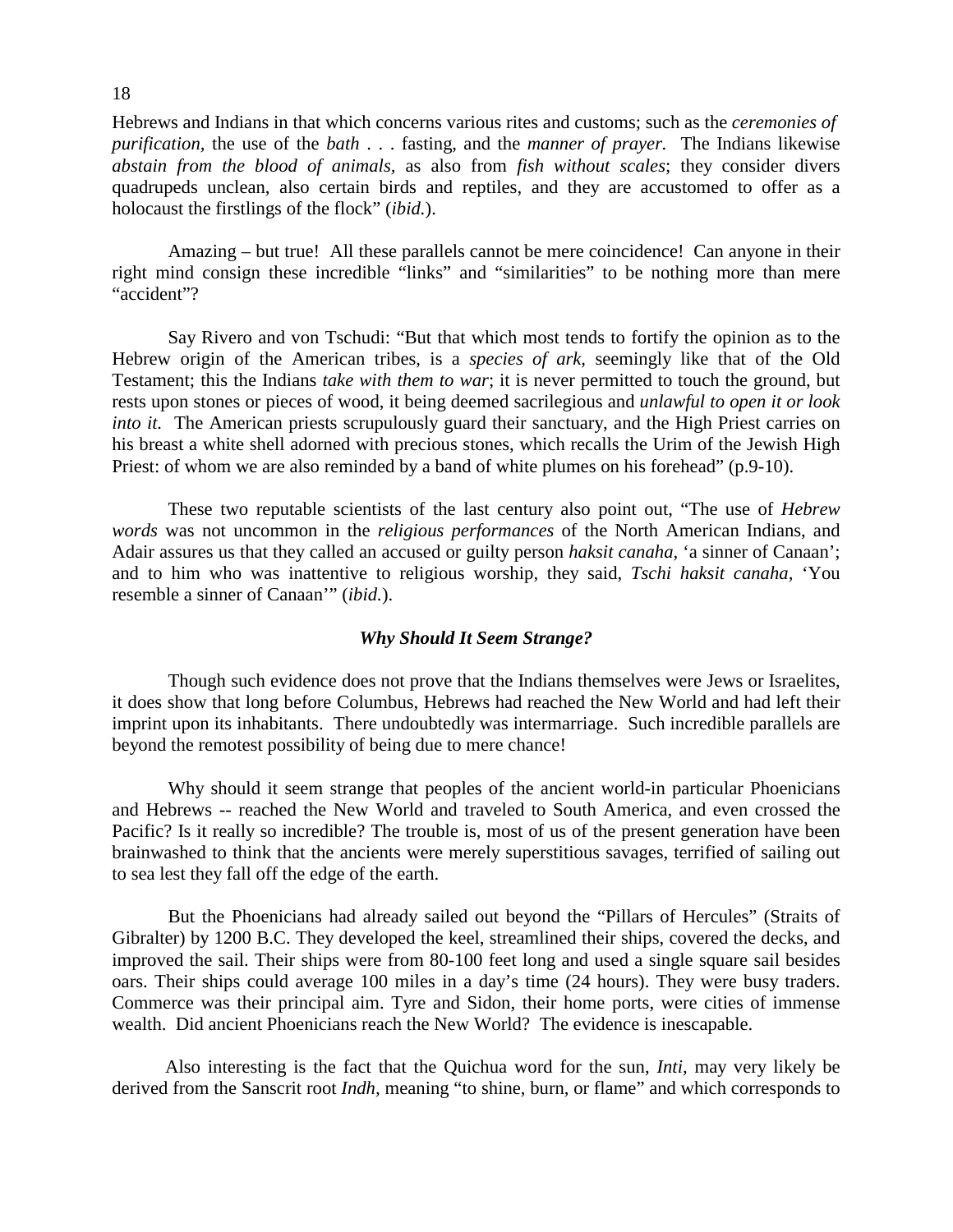the East India word *Indra,* also meaning "the sun." It is also significant that the pre-Incas worshipped the invisible, Creator God, the Supreme Being, by the appellative *Con,* very similar to the Hebrew *Cohen,* the word for "priest," from the root *Kahan* meaning "to meditate in religious services, to officiate as a priest."

 When all is said and done, Rivero and von Tschudi declare: "It cannot be denied, that the above tradition of the creation of the world, by the invisible and omnipotent Con, the primitive happy state of men, their corruption by sin, the destruction of the earth, and its regeneration, *bears a distinct analogy to the Mosaic chronicle* of the earliest epoch of the history of the human race . . ." (*Peruvian Antiquities,* p.149).

#### *The Gold of "Ophir"*

 In the book of Isaiah we read the enigmatic statement: "I will make a man more precious than fine gold; even a man than the *golden wedge of Ophir"* (Isa. 13:12). Where was the legendary "Ophir"? What was this "golden wedge"?

 The Hebrew word for "wedge" is *leshonah* and refers to a "tongue," an instrument of some kind. The *wedge* of gold was, then, a bar or instrument of gold-literally, a "tongue of gold."

 What could this "tongue" of gold have been? The gold of Ophir was not a scarce commodity since Solomon received 44 tons of it in a single year. Ophir was a place famous for its gold. Could it be that Isaiah was referring to a particular instrument of gold -- something famous in Ophir?

 The Inca Empire was famous for the quantity and quality of the gold it produced. The Incas of modern Peru have a tradition that their earliest king was *Pirua Paccari Manco.* In modern Quichua *Pirua* means a granary or storehouse. The first dynasty of kings, called the *Pirua dynasty*, included the first eighteen kings in the king list. One of the commonest titles of the early kings was Capac which means "Rich."

 One of the first kings was Manco Capac who founded the city of Cuzco ("Navel" in the special language of the Incas). Manco Capac is generally regarded as the progenitor of the Incas. Legends of the Incas tell us that he got rid of his three brothers and led the people of Cuzco. Says Markham, "He took with him a *golden staff.* When the soil was so fertile that its whole length sank into the rich mould, there was to be the final resting place" (Markham, *The Incas of Peru,* p.50, 53).

 Another story calls this golden staff a "sceptre of gold about a yard long and two fingers thick" (Markham, *Royal Commentaries of the Yncas,* p.64). Could this have been the "golden wedge" or "tongue" of *Ophir?*

 John Crow relates another tradition of the ancient Incas. It is the story of "the *Golden Wedge,* according to which the Sun, wearied of the crude, barbaric ways of the uncivilized Indians, sent two of his children, a son and a daughter, to lift them from their primitive life. Placed on the earth near the banks of Lake Titicaca, these two children of the Sun were given a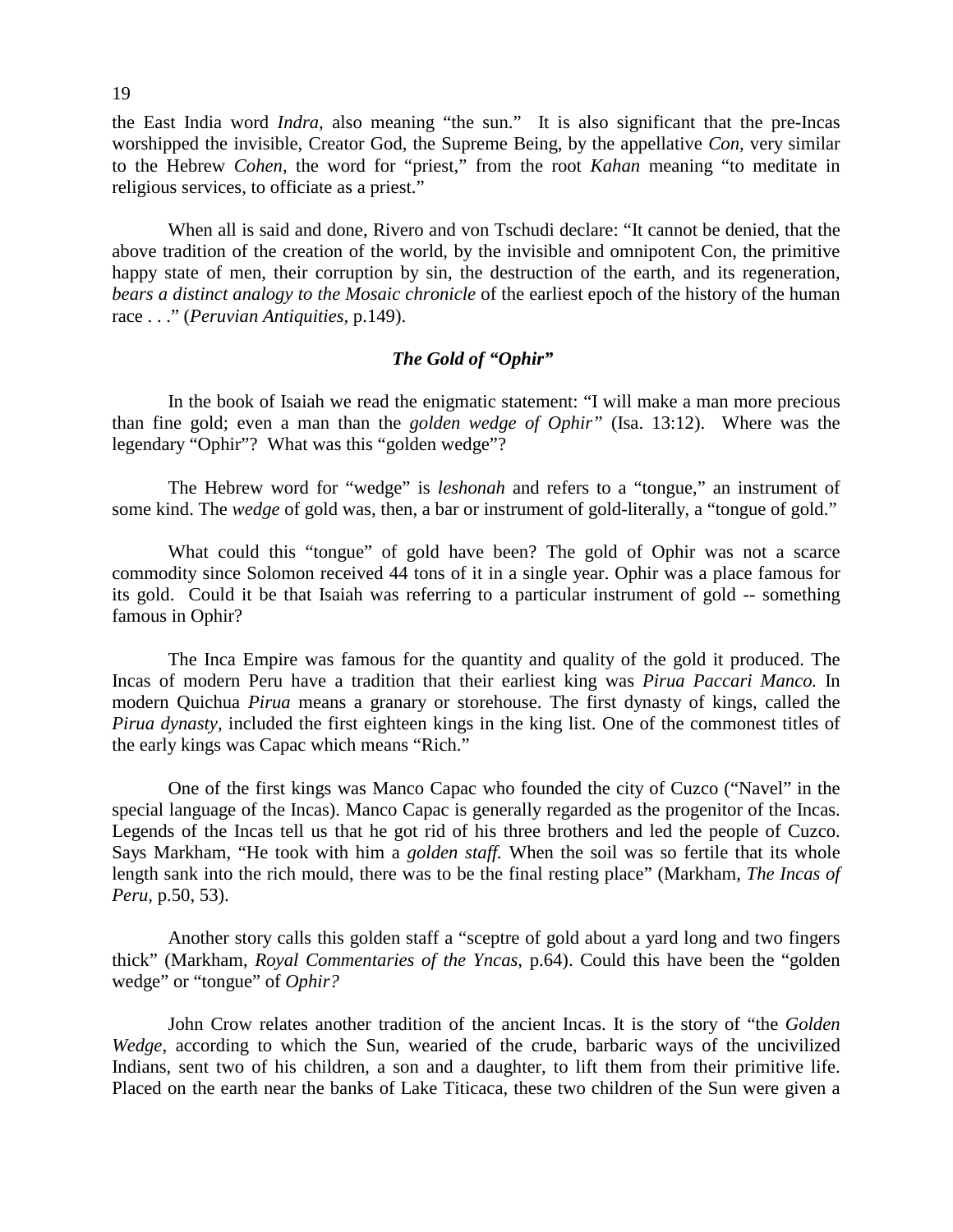golden wedge which they were to carry with them wherever they wandered; and on the spot where this wedge sank without effort into the ground and disappered they were told to found their mother city. When the divine pair reached the vicinity of Cuzco, their talisman slid into the earth and vanished from sight" (*The Epic of Latin America,* p.25).

 Was this mysterious talisman -- this "golden wedge" -- the same thing mentioned by the prophet Isaiah -- the "golden wedge of Ophir"?

 There is a close resemblance between the *Pirua* dynasty and the Hebrew word *Ophir.* In Hebrew, *Ophir* ("ph" can be pronounced either as an "f" or a "p") was the name of a place rich in gold (I Kings 9:28); sometimes the term *Ophir* was used for gold (Job 22:24). Ancient Peru would certainly fit the Biblical description of Ophir. It was famous for its gold. In the Temple of the Sun in Cuzco was a fantastic display of wealth. The four inside walls were covered with paper-thin sheets of gold. A giant golden figure of the Sun hung suspended over the main altar. A huge silver room was dedicated to the Moon. Surrounding the Temple of the Sun and several chapels was a huge stone wall, covered with a cornice or crest of gold a yard wide. Inside the Temple were decorations of gold and silver flowers, plants and animals. The Spaniards sacked the Temple and seized all the gold and silver ornaments.

 From 1492 to 1600 about two billion pesos' worth of gold and silver flowed out of Spain's New World colonies -- at least three times the entire European supply of these precious metals up to that time. The total production of gold and silver in the Spanish colonies between 1492 and 1800 has been estimated at six billion dollars.

 Historian Fernando Montesinos visited Peru from 1629-1642, a century after the conquest by the Spaniards. He traveled fifteen years through the country collecting material for a history of Peru. Montesinos wrote *Ophir de Espana, Memorias Historiales y Politicas del Peru.* He believed Peru was the Ophir of Solomon. He contended that Peru was first settled by Ophir, the grandson of Noah (Gen. 10:29).

 Montesinos has been ridiculed and derided by historians. But since the early settlers of Peru were white-skinned and red bearded; since there was abundant gold in the region; since the name of the *Pirua* dynasty corresponds to the Hebrew *Ophir;* since the voyages of Solomon's fleet took about three years to complete; and since the "golden wedge" of Ophir could very well correspond to the "golden wedge" of Manco Capac; and since there is so much overwhelming evidence of cultural contacts betweens the ancient Peruvians and the Israelites, with close affinities in cosmology; and since there is definite evidence of the presence of ancient Semitic peoples in Peru, Equador, and the Western Hemisphere – the evidence is very compelling that Montesinos was right on the mark! There is strong reason to believe that Peru was the ancient Ophir of the Bible!

#### *Why Such Ignorance?*

When we examine all the evidence, the picture comes startlingly clear. Ancient Hebrews sailed to the Western Hemisphere *2,500 years before Columbus.* Much of this knowledge has been lost to mankind. But now a great deal of it is being re-discovered. The ancient Israelites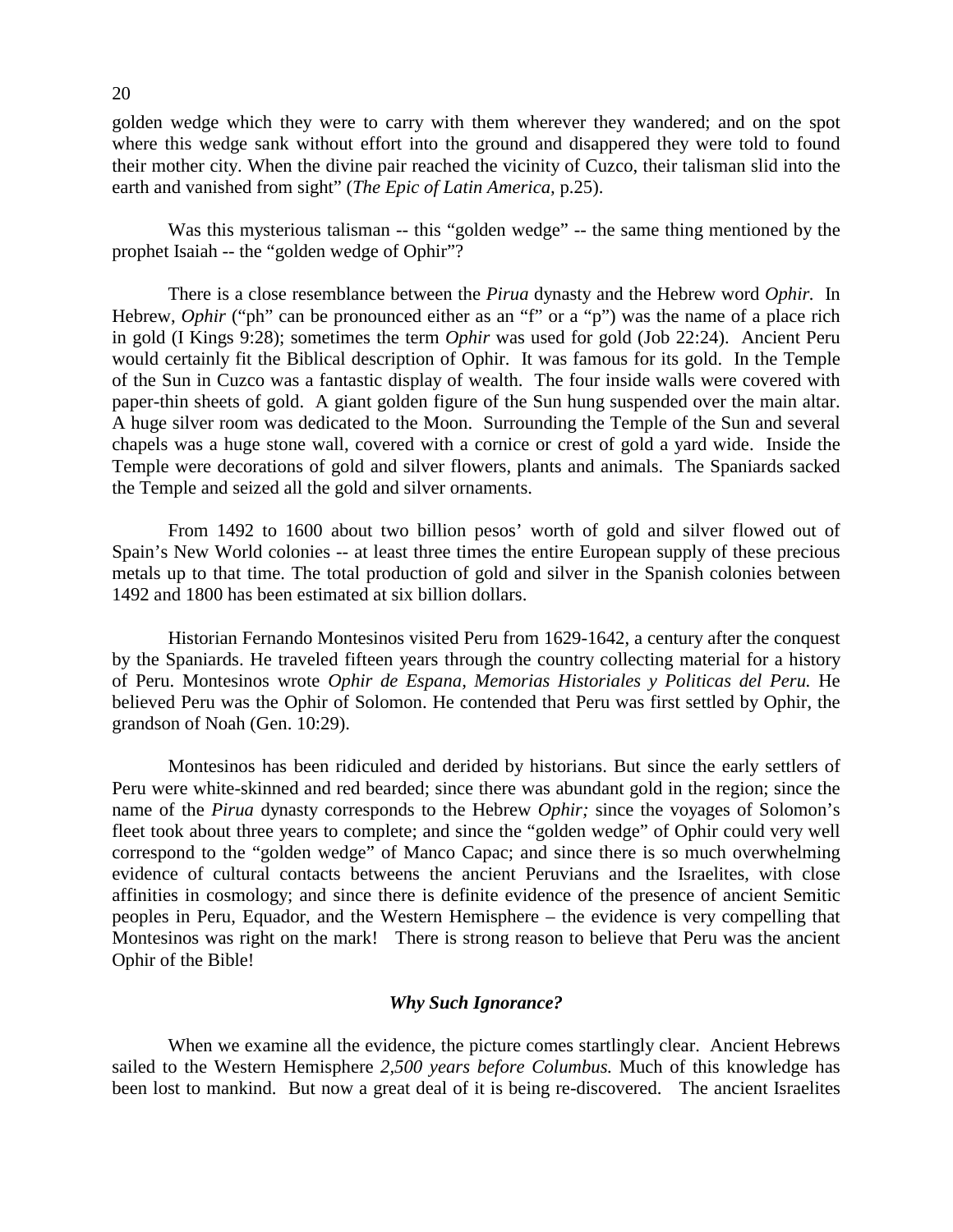were here before us! They left signs of their presence everywhere -- in customs, language, religious similarities, archeological artifacts, and even the Ten Commandments inscribed on a remote stone in a dry creek bed in New Mexico!

 Why is the modern world so intolerably *ignorant* of all these astonishing facts and discoveries? Why are modern scholars still hiding their eyes from the truth, and burying their heads in the sand of ignorance?

 Could it be because they don't want to admit the incredible authenticity and reliability of the Scriptures, the Word of God?

 Could it be because they are filled with pride and arrogance, and don't want to admit that they have been wrong – so very wrong – all these years and decades? Could it be because of their human heart, which Jeremiah states is "The heart is deceitful above all things and beyond cure. Who can understand it?" (Jer.17:9, NIV).

Could it be  $-$  as the apostle Paul warned and wrote so plainly  $-$  because modern scholars and historians are afflicted by a terrible spiritual "virus"? As Paul declared, speaking of the world's most eminent historians and scholars,

> "The wrath of God is being revealed from heaven against all godlessness and wickedness of men *WHO SUPPRESS THE TRUTH* by their wickedness, since what may be known about God is plain to them, because God has made it plain to them. For since the creation of the world God's invisible qualities – his eternal power and divine nature – have been clearly seen, being understood from what has been made, so that men are *WITHOUT EXCUSE.*

> "For although they knew God, they neither glorified him as God nor gave thanks to him, but *their thinking became futile and their foolish heart was darkened.* Although they claimed to be wise, THEY BECAME FOOLS and exchanged the glory of the immortal God for images made to look like mortal man and birds and animals and reptiles.

 "Therefore God gave them over in the sinful desires of their hearts to sexual impurity for the degrading of their bodies with one another. They exchanged the *truth of God for a lie,* and worshiped and served created things rather than the Creator – who is forever praised. Amen" (Romans 1:18-25, NIV).

God says of those who refuse to accept the hard evidence, the clear proof, of His Word and how true history and archaeology confirm and support His divine revelation in the Scriptures, "But because of your stubbornness and your unrepentant heart, you are *storing up wrath against yourself* for the day of God's wrath, when his righteous judgment will be revealed. God will give to each person according to what he has done" (Rom.2:5-6).

 It is a fact that it is probably ten times more difficult to unlearn an error than to simply learn the truth. When people have been steeped in error and false reasoning and erroneous concepts for decades, it is hard for them to get the cobwebs and blinders from their eyes, and to admit the plain, clear, convincing, compelling, and crystal pure truth!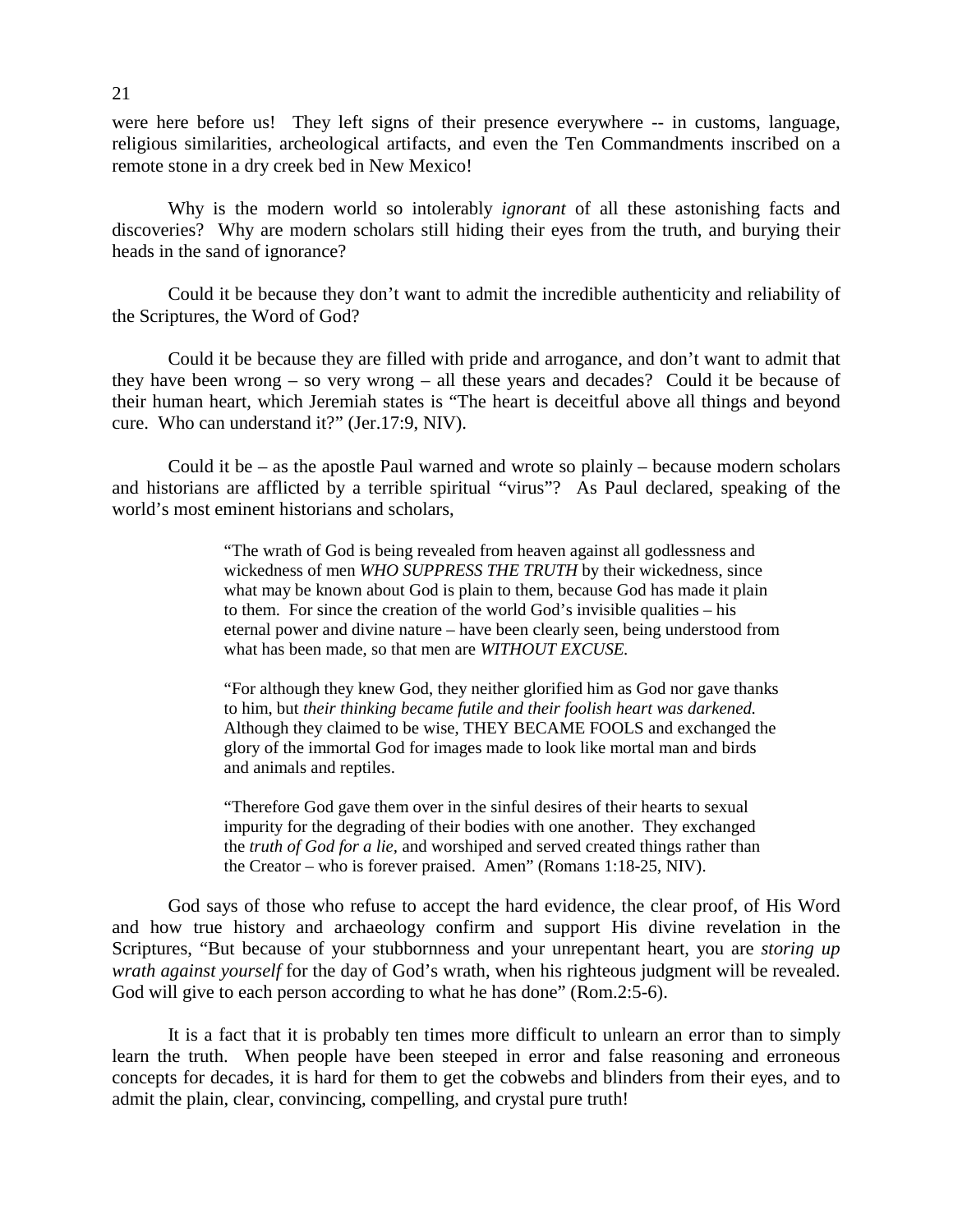Dr. Barry Fell has stated that some archaeologists are so deeply in denial about the realities of ancient America that they tried to dismiss ancient writing and inscriptions as being nothing but "accidental markings made by plowshares and roots of trees" and "colonial stone cutting drills" (*America B.C.,* p.50-51). Large boulders piled on top of one another as ancient dolmens or megalithic monuments – found throughout New York, New Hampshire, Connecticut and Massachusetts, paralleling similar monuments found in across the Atlantic in Europe -- have been ridiculed as being nothing but glacial "erratics" (Fell, *ibid.,* p. 130-131).

 As Steve Collins says, "It is unfortunate that some in modern academia have resorted to such unscholarly, fanciful extremes to maintain a state of denial regarding the evidence of Old World civilizations in ancient America. As a result, the exciting story of ancient America's history has been largely withheld from the American public" (Collins, p.208).

 He goes on, "Unfortunately, the concept that 'Columbus discovered America in 1492' has become such a cherished dogma that it now commands an almost superstitious devotion from modern academics. Columbus was a very brave mariner, but he was clearly preceded by other discoverers and colonists from the Old World who settled the New World millennia before Columbus. Columbus' voyage was a courageous effort reestablishing New World links after the Dark Ages, but it is now known that such links commonly existed prior to the Dark Ages" (*ibid.*).

Why does the world stand in denial of this awesome discovery?

Why does modern academia ridicule this subject, or shove it under the rug and ignore it?

Why, indeed!

 Paul declares, "Furthermore, since they did not think it worthwhile to retain the knowledge of God, he gave them over to a depraved mind, to do what ought not to be done. They have become filled with every kind of wickedness, evil, greed and depravity. They are full of envy, murder, strife, deceit and malice. They are gossips, slanderers, God-haters, insolent, arrogant and boastful; they invent ways of doing evil; they disobey their parents; they are senseless, faithless, heartless, ruthless. Although they know God's righteous decree that those who do such things deserve death, they not only continue to do these very things but also approve of those who practice them" (Romans 1:28-32, NIV).

There is a day of judgment coming  $-$  a day of reckoning  $-$  in which every human being will have to give account. Those who suppress the truth will be held accountable. Those who study it, accept it, and proclaim it, will be wonderfully rewarded.

 Speaking about the blindness of our modern age, the apostle Paul speaks of those who are "always learning but never able to acknowledge the truth" (II Tim.3:7). He warned that "evil men and impostors will go from bad to worse, deceiving and being deceived" (II Tim.3:13). Many people will "turn their ears away from the truth and turn aside to myths" (II Tim.4:4). When God separates the lovers of truth from followers of lies – where will you stand?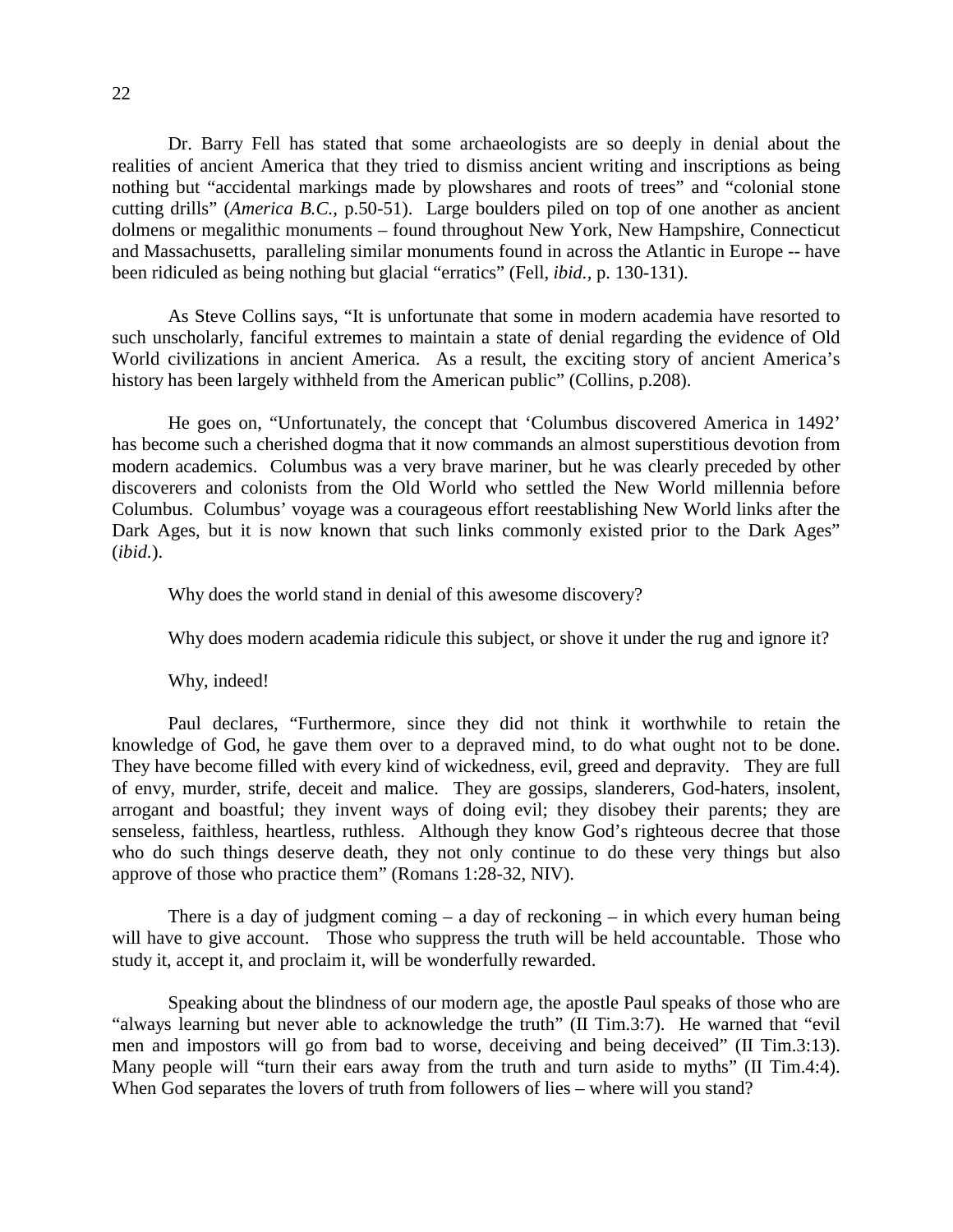### **The Oronte Finaeus Map of 1531**

The Oronte Finaeus world map was drawn in 1531, just 49 years after Columbus discovered America! Obviously, nobody would have been able to draw a world map at that time – unless they had access to ancient maps of a long-forgotten age of mapmaking and world discovery and exploration. The map reveals an astonishing outline of the continent Antarctica, amazingly similar to modern maps. Where did this amazingly accurate knowledge come from?

Charles Hapgood, who discovered these ancient maps, says they were created by an ancient world-traveling kingdom or culture – a civilization that obviously spread its influence around the world and made the original maps showing the seas, oceans, and land masses of the earth at that period of time. What civilization or culture could it have been? Such travel and exploration requires not only an adventuresome spirit, and courage, but knowledge of shipbuilding, navigation, and immense treasures of wealth to support such ventures. Could it have been the immensely wealthy kingdom of Solomon, son of David, who reigned for forty years over Israel about 1,000 B.C., during a time of world peace? His allies of that time, solidified by marriage, were the kingdoms of Egypt and Phoenicia. This tripartite alliance circumnavigated the globe, and fostered a "golden age" of world peace, world trade, commerce, and cultural advancement.

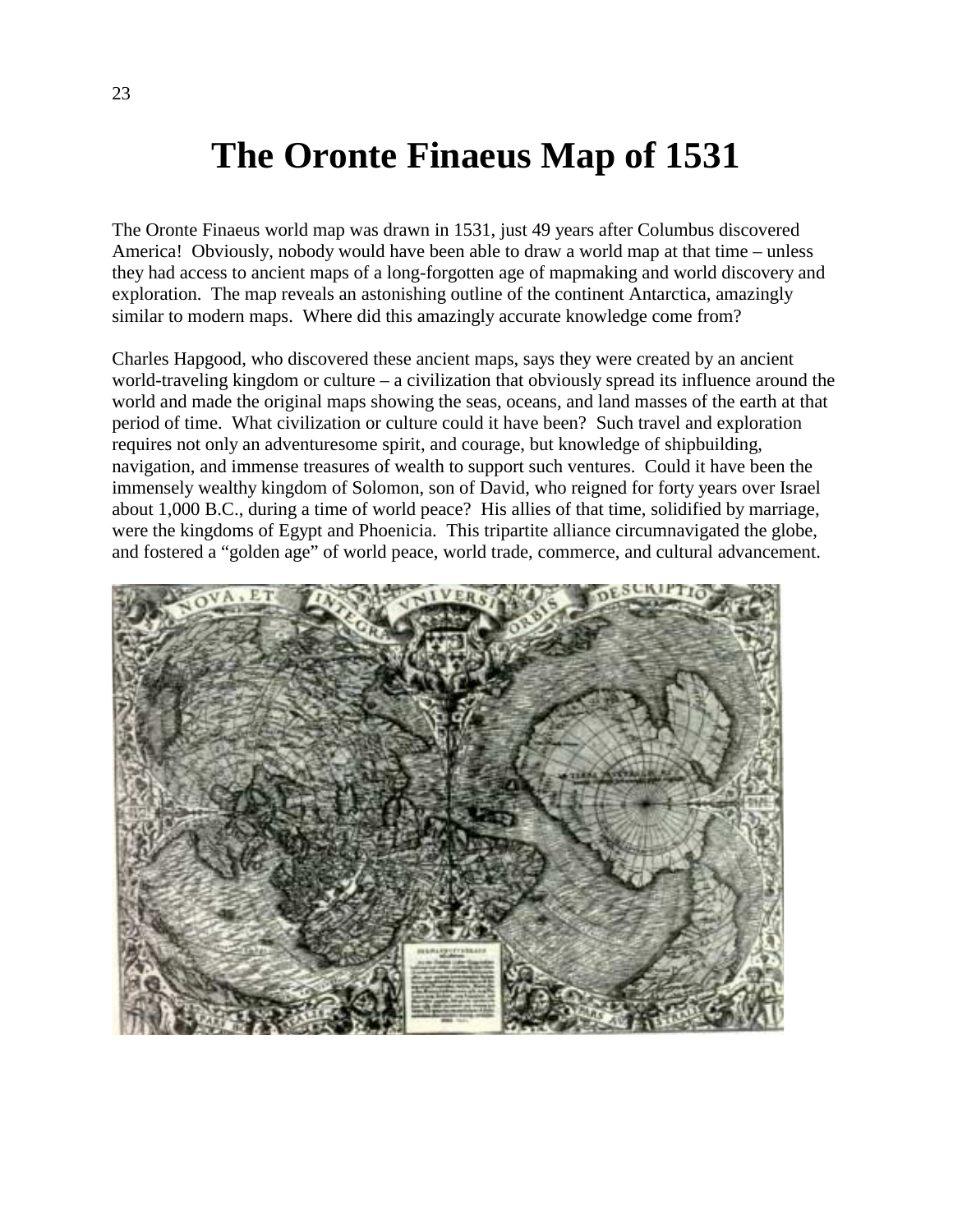### **The Piri Re'is Map of 1513**



The Piri Re'is map correctly provides longitudes and latitudes along the coasts of Africa And Europe and an accurate profile of the coast of South America to the Amazon River, and provides an astonishing outline of the Yucatan peninsula of Mexico, not yet "discovered" by contemporary explorers.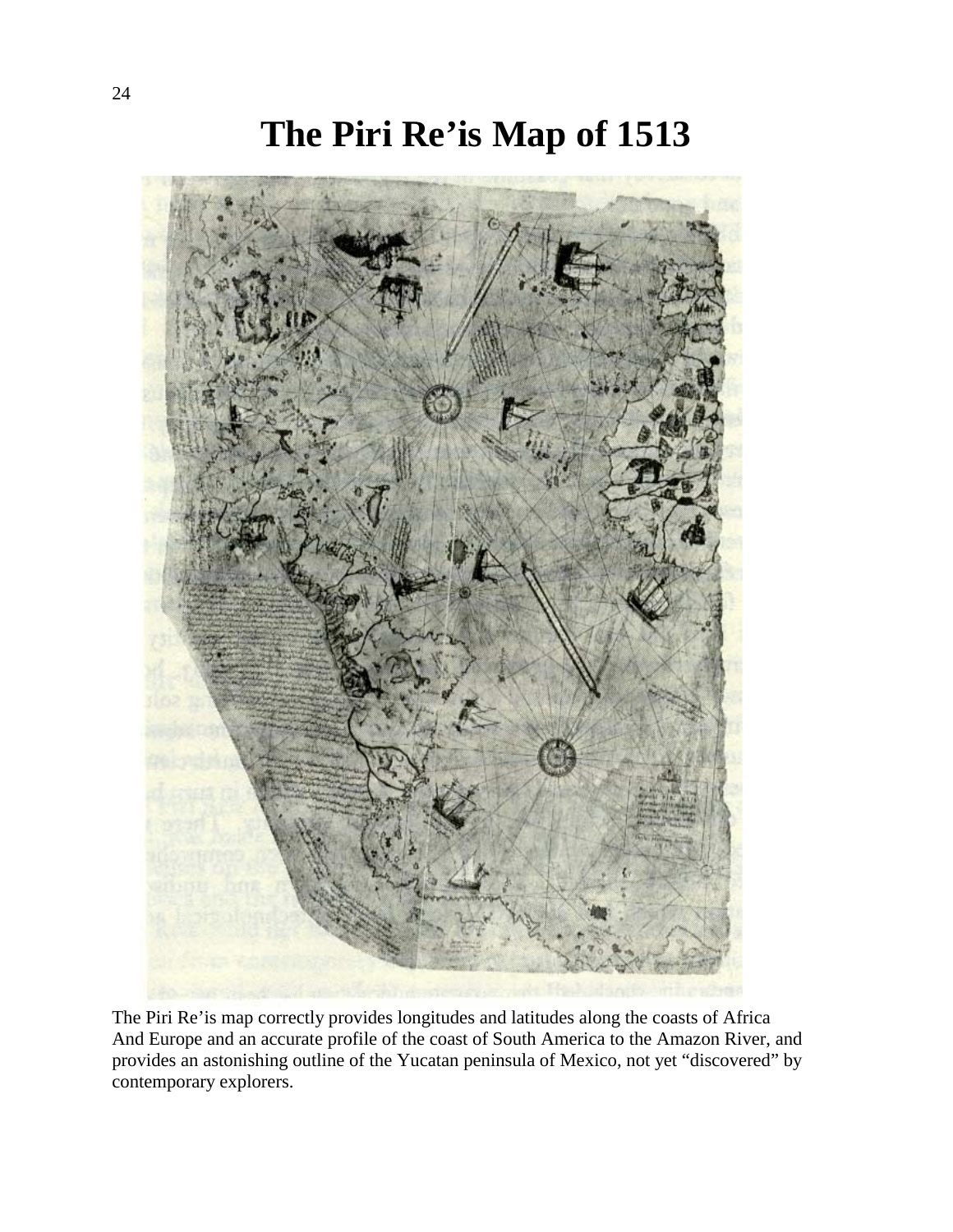

#### Ancient Buache Map of Antarctica and the Southern Polar Region

This ancient map dating from the Middle Ages shows cartographic knowledge far ahead of its time. Charles Hapgood, in *Maps of the Ancient Sea Kings,* demonstrates that maps similar to this one must have been created by ancient mariners who circumnavigated the globe of the earth in their exploration and quest for riches. This particular map is known as the Buache map. Notice that when this map was originally drawn, there was a water passageway through the middle of the continent of Antarctica!

Prof. Charles Hapgood states, "The evidence presented by the ancient maps appears to suggest the existence in remote times . . . of a true civilization, of a comparatively advanced sort, which either was localized in one area but had worldwide commerce, or was, in a real sense, a worldwide culture."

Could this "true civilization" not have been the Solomonic empire of the kingdom of Israel, which ruled the world as the most advanced nation on earth about the beginning of the first millennium before Christ? Other spine-tingling evidence of archaeology supports this conclusion. Charles Hapgood was definitely onto something – something extraordinary!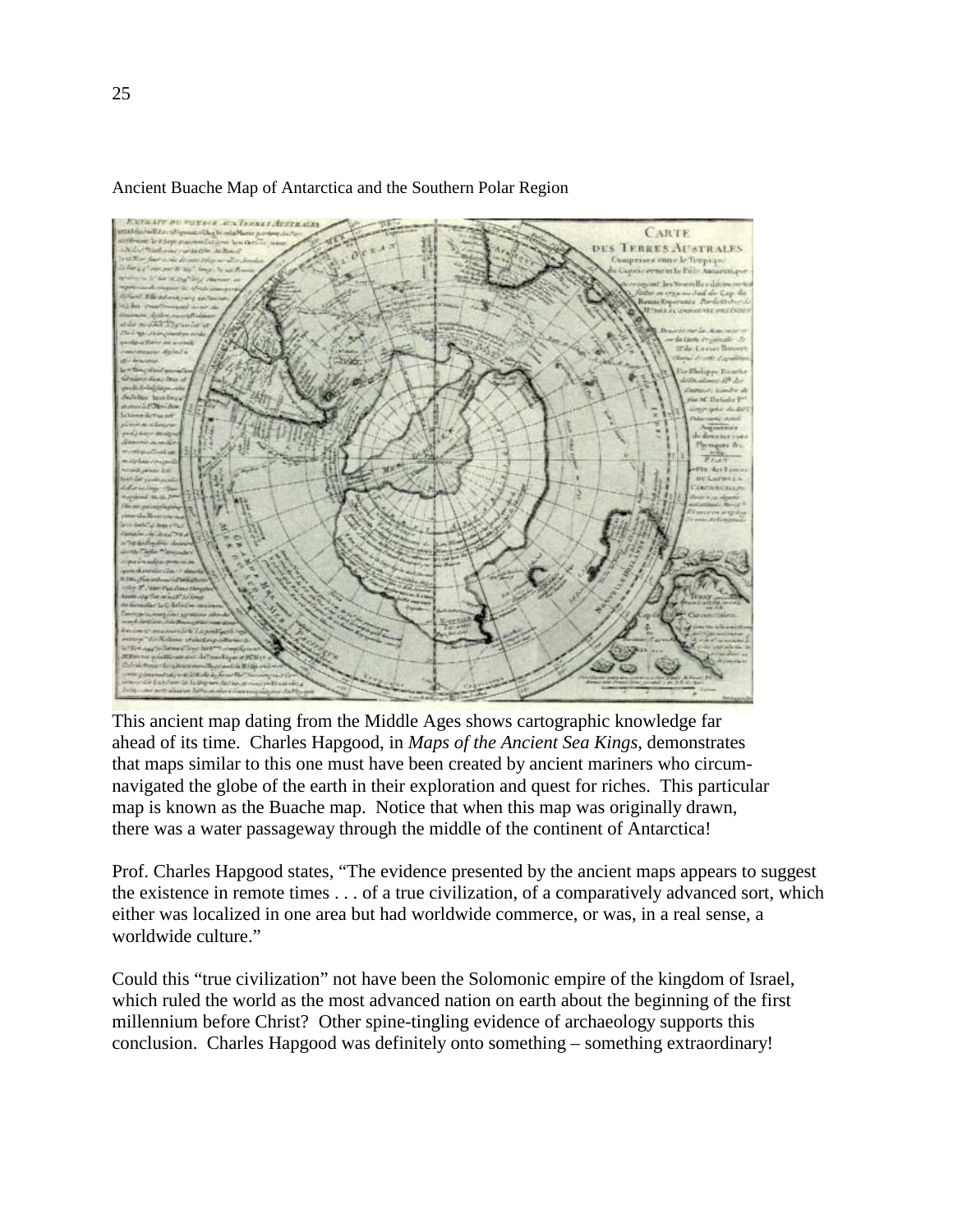# **Amazing Discoveries**



The Davenport Stele, found in a mound near Davenport, Iowa in 1877, is similar to the Rosetta stone found in Egypt in that it contains three parallel languages from the Old World – Iberian-Punic, related to Hebrew, Egyptian, and ancient Libyan.



The Long Island Inscription also contains Egypto-Libyan script and, according to Dr. Barry Fell, dates to about the ninth century B.C. Fell noted clear similarities between the written script of the Algonquin Indians and ancient Egyptian.